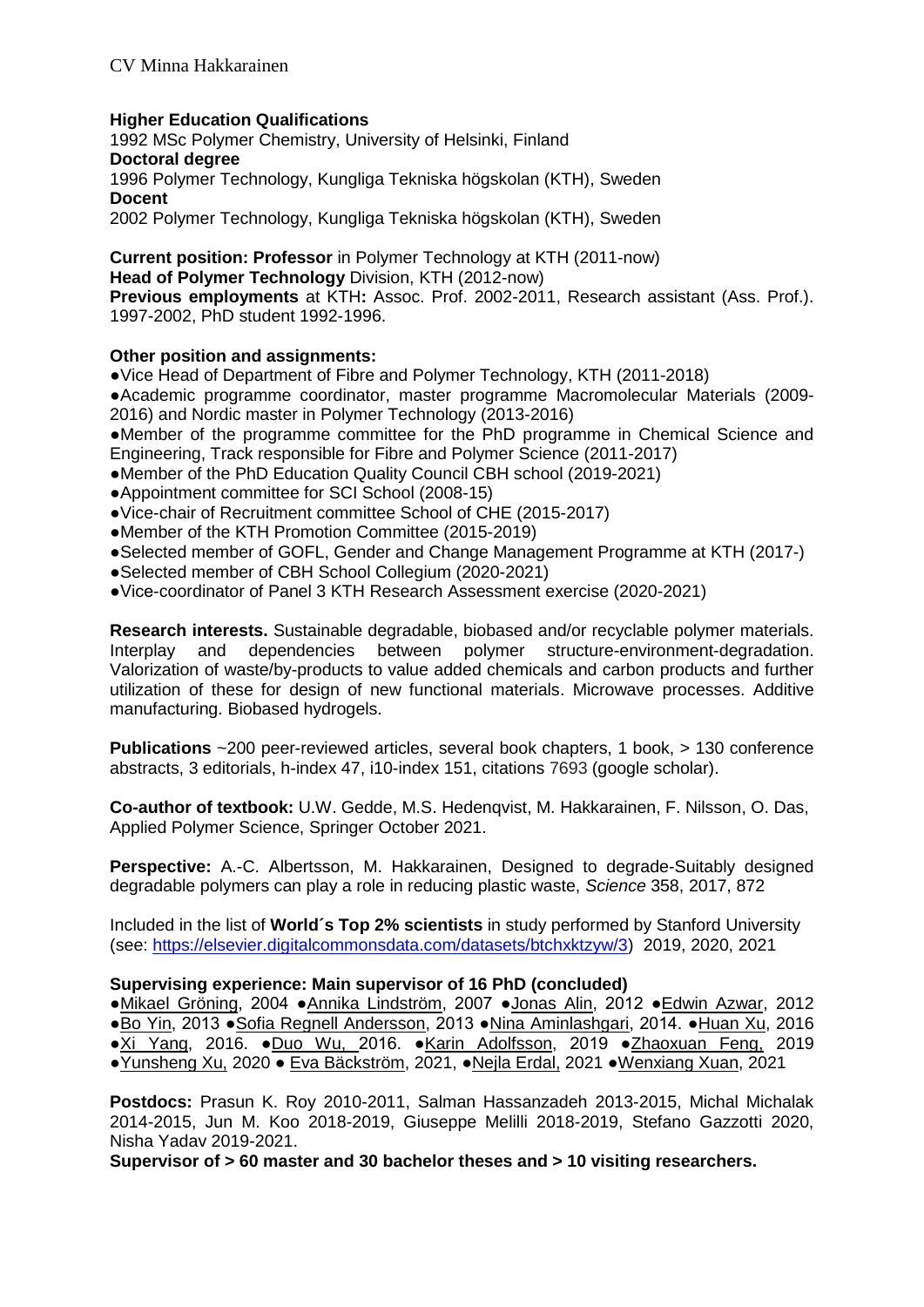**Currently main supervisor of 2 PhD students** Jenevieve Yao, Karla Garfias, **1 visiting PhD student** Meiling Zhang, **and 4 postdocs**: Karin Adolfsson (2019-), Sathiyaraj Subramaniyan (2021-), Anna Liguori (2021-), Nejib Kasmi (2021-)

**Co-supervisor of 8 PhD students** at KTH: Linnea Cederholm, Alessio Truncali, Ximena Lopez Lorenzo, Philip Jansson, Lukas M. Celada. At Borås University: Sofie Svensson and Najmeh Mousavi and at Politecnico di Torino: Camilla Noé.

# **On-going research projects as main applicant:**

**●Formas:** Recyclable cellulose thermosets with sunlight triggered self-destruction in open natural environments (2022-2025)

**●Wenner-Gren Foundation:** Degradability and environmental impacts of modified lignocellulose materials (2022-2024)

**●Carl Tryggers Foundation:** Next generation face masks and wet wipes: From biobased raw materials to self-disinfecting and self-destructive products (2022-2024)

**●Wallenberg Wood Science Center, Knut and Alice Wallenberg Foundation**. (Bio)degradability of modified biopolymers and bioplastics (2021-23)

**●Dutch Polymer Institute**: RECOMP Recyclable high-performance composites (2021-25) **●Lantmännens Forskningsstiftelse:** Next generation renewable filament for additive manufacturing (2020-22)

**●Richertska stiftelse:** Enhanced environmentally degradable cellulose plastics (2021-22), **●Swedish Research Council (VR):** Microwave processing lignin: from multifunctional carbon dots to thermoset composites and bioactive surfaces (2019-22)

### **Host for personal postdoc grants:**

**●H2020-MSCA-IF-2020 SUSTAINABLE**: Library of inedited bio-based multicomponent resins for the 3D-printing. (A. Liguori 2021-23)**.** 

### **International collaboration projects:**

**●VR-Swedish research links:** Development of bioplastics from agricultural residues in Uganda (2021-23)

**●VR: Indo-Swedish joint network grant,** Intricate functional scaffolds produced via solvent free single step process (2020-22, IIT Delhi),

### **On-going projects as co-applicant:**

**●Swedish Energy Agency:** Täckta elektrokatalysatorer för effektiv elektrolys (A Cornell, KTH 2021-26)

**●Formas:** Renewable High-Performance Materials from the Forest with Designed Degradation (P Olsén KTH 2021-25)

**●The Kamprad Family Foundation:** Biobreak – Biocatalytic breakdown of plastics (PO Syrén KTH 2020-23)

**●Vinnova:** Hållbara svamptextiler (A Zamani, University of Borås 2019-22).

**●Formas:** Catalytic Conversion of Waste to Value (H. Lundberg, KTH 2022-2025)

**●Carl Tryggers Foundation:** Lignin-based reprocessable polymer materials (M. Sipponen, SU 2022-2024)

# **Several plenary, keynote and invited conference presentation yearly, since 2018:**

●Baltic Breakfast, [Östersjöcentrum,](https://www.su.se/ostersjocentrum/baltic-eye/evenemang/baltic-breakfast) 2018 ●256th ACS National Meeting, 2018, Boston, USA ●"Biochemicals Certification Center" opening ceremony's symposium, 2018, Research Center for Bio-based Chemistry of Korea Research Institute of Chemical Technology (KRICT), Republic of Korea. ●12th Annual MatSurf Seminar ●Circular Economy -Rethink the use of materials, SPOMAN Open Science, Denmark, 2018 (opening lecture) ●Milan Polymer Days, Mipol2019, Milan, Italy ●Is the future of polymer sustainable? Sustainable future of the plastic industry, Belgia, 2019 • 257th ACS National Meeting, Orlando, Florida, 2019, • 35<sup>th</sup>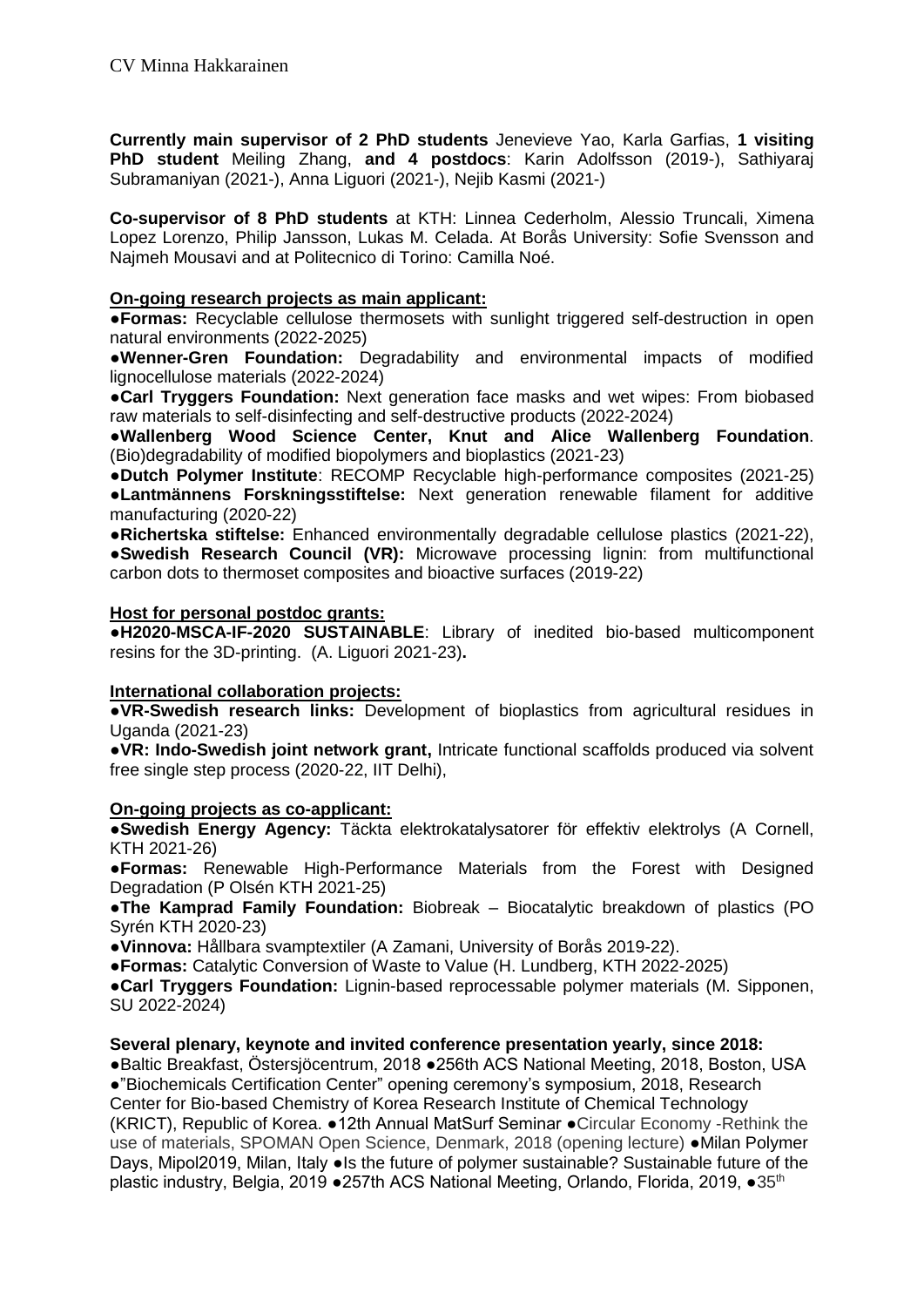Regional Conference of the Polymer Processing Society (PPS2019), South Africa ●Taishan Academic Forum-Materials on New Energy & 2nd International New Energy Forum,

Qingdao, China, 2019 ●STEPS webinar Governing the transition to sustainable plastics:2020 ●Lamiflex: Webinar on Plastic recycling, 2021●FibRe workshop, 2021●Nordic Polymer Days 2021.

**Organizing committee or co-chair** of several conferences, for example: e-MRS spring conference, symposium P 2019, BIOPOL 2019, Nordic-Italian Polymer Future2019, Macro2020+ (session organizer polymers and environment) 2021 **Scientific committee** of e.g. 35<sup>th</sup> Regional Conference of the Polymer Processing Society (PPS2019), South Africa.

**Invited research presentations and research visits at Universities since 2017:**  University of New South Wales, Australia (2017), China University of Petroleum (2017), Changwon National University, South Korea (2019), Politecnico di Torino, Italy (2019).

**Editorial Advisory Board:** Biomacromolecules (2019-), Polymer Testing (2018-), SN Applied Sciences (2019-), Advances in Polymer Technology (2018-)

**Expert and/or member of evaluation board/review panel for several research calls (e.g.** VR 2019, VR2020, VR2021, Swedish Institute 2019, Academy of Finland 2020, 2021), multiple faculty/tenure track positions and docent applications in Sweden and abroad. **2x opponent, member** of ~40 Ph.D. theses evaluation boards. Pre-/international reviewer of >10 PhD theses.

# **Teaching and outreach**

**●**Currently lecturer and examiner of master course in Polymer Physics and PhD course in Characterization methods in Fibre and Polymer Technology. Previously lecturer and/or examiner of several courses.

**●**Responsible with two other persons and GA for development of three new master programmes for the school of Chemical sciences in 2009, continued then as Academic programme director of master programme Macromolecular Materials (2009-16).

**●**Main responsible and coordinator for development of a Nordic master program in Polymer Technology, a double degree programme between Aalto, DTU, Chalmers, NTNU and KTH. Remained as coordinator and academic director of the program (2013-2016).

**●**Working group for development of chemistry laborations for House of Science in 2015 **●**Contact person for high school collaboration (2004-2008)

**●**In 2013 developed and arranged a course "Polymers for Future Society" for Stockholm Summer School together with Prof. A. Finne-Wistrand.

**●**Presenter of several "popular science" lectures on polymers and sustainability, recyclable or biodegradable plastics.

**●**Interviews and research highlights in several newspapers, popular science journals

#### **Fellow of the Royal Society of Chemistry Member of the American Chemical Society Member of Polymer Processing Society**

One of 7 academic members selected for **FORMAS Scientific Council** (2016-2018) presenting all Swedish universities

Homepage:<https://www.kth.se/fpt/polymer-technology> Publications:<https://www.kth.se/profile/minna/publications>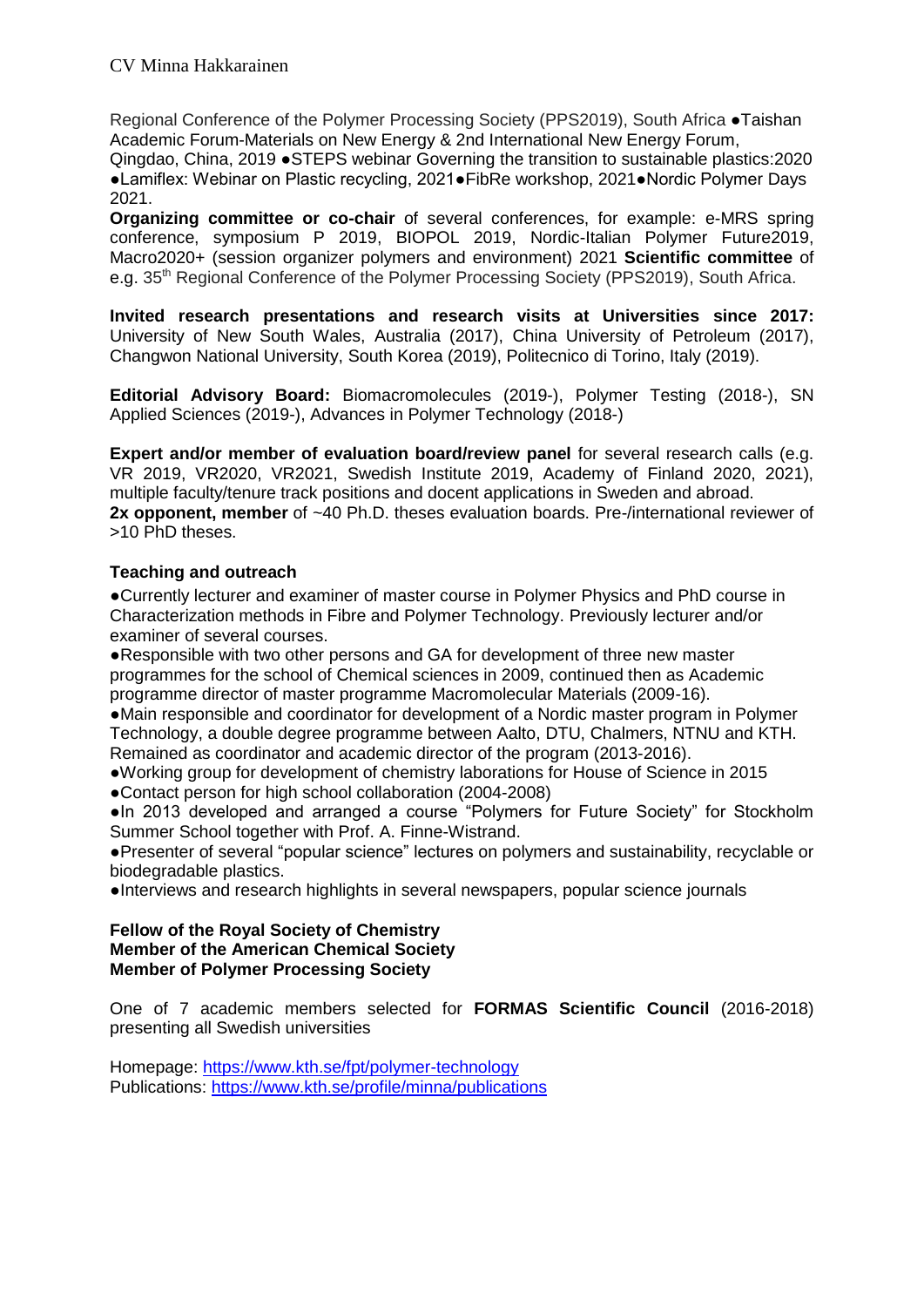# **Publications**

198. C. Pronoitis, M. Hakkarainen, K. Odelius, Structurally diverse and recyclable isocyanate-free polyurethane networks from CO2-derived cyclic carbonates, *ACS Sustainable Chem. Eng.* **Impact factor 8.198**

197. N. Yadav, M. Hakkarainen, Degradation of Cellulose Acetate Films in Different Aqueous Environments: One-Year Study, *Macromol. Mater. Eng.* **<https://doi.org/10.1002/mame.202100951>** Special issue on Sustainable Macromolecular Materials and Engineering. **Impact factor 4.367**

196. A. Liguori, M. Hakkarainen, Designed from biobased materials for recycling: Iminebased covalent adaptable networks, *Macromol. Rapid Commun.* 2 (2022) 2100816. Special Issue on Sustainable Green Polymerizations and End-of-Life Treatment of Polymers. **Impact factor 5.734.** 

195. C. Noè, M. Hakkarainen, S. Malburet, A. Graillot, K. Adekunle, M. Skrifvars, M. Sangermano, Frontal-photopolymerization of fully biobased epoxy composites, *Macromol. Mater. Eng.* (2022) 2100864. Special issue on Sustainable Macromolecular Materials and Engineering **Impact factor 4.367**

194. M. Zanon, A. Chiappone, N. Garino, M. Canta, F. Frascella, M. Hakkarainen, C. Fabrizio Pirri, M. Sangermano<sup>,</sup> Microwave-assisted methacrylation of chitosan for 3D printable hydrogel in tissue engineering, *Mater. Adv.* 3 (2022) 514.

193. E. R. Kanishka, B. Wijayarathna, G. Mohammmadkhani, A. M. Soufiani, K. H. Adolfsson, J. A. Ferreira, M. Hakkarainen, L. Berglund, I. Heinmaa, A. Root, A. Zamani, Fungal textile alternatives from bread waste with leather-like properties, *Resour. Conserv. Recycl.* **Impact factor 10.204**

192. C. Noè, A. Cosola, A. Chiappone, M. Hakkarainen, H. Grützmacher, M. Sangermano, From polysaccharides to UV-curable biorenewable organo/hydrogels for methylene blue removal, *Polymer,* 235 (2021) 124257. **Impact factor 4.430**

191. C. Pronoitis, M. Hakkarainen, K. Odelius, Long-chain polyamide covalent adaptable networks based on renewable ethylene brassylate and disulfide exchange, *Polym. Chem.* 12 (2021) 5668-5678. **Impact factor 5.582**

190. S. De Lima, N.B. Erdal, K.H. Adolfsson, M. Hakkarainen, M. Kugelberg, Rupture and chemical accumulation in contact lenses with dexamethasone eye drop administration after congenital cataract surgery, *Acta Ophthalmologica*, (2021) **Impact factor 3.761**

189. H. Xu, M. Shen, H. Shang, W. Xu, S.-H. Zhang, H.-R. Yang, D. Zhou, M. Hakkarainen, Osteoconductive and antibacterial poly(lactic acid) fibrous membranes impregnated with biobased nanocarbons for biodegradable bone regenerative scaffolds, *I & EC Research,* 60 (2021) 12021–12031. **Impact factor 3.720**

188. K. H. Adolfsson, I. Sjöberg, O. V. Höglund, O. Wattle, M. Hakkarainen, In vivo versus in vitro degradation of a 3D printed resorbable device for ligation of vascular tissue in horses, *Macromol. Biosci.* (2021) 2100164. **Impact factor 4.979**

187. W. Xuan, K. Odelius, M. Hakkarainen, Tunable Polylactide Plasticizer Design: Rigid Stereoisomers, *Eur. Polym. J.* 157 (2021) 110649*.* **Impact factor 4.598**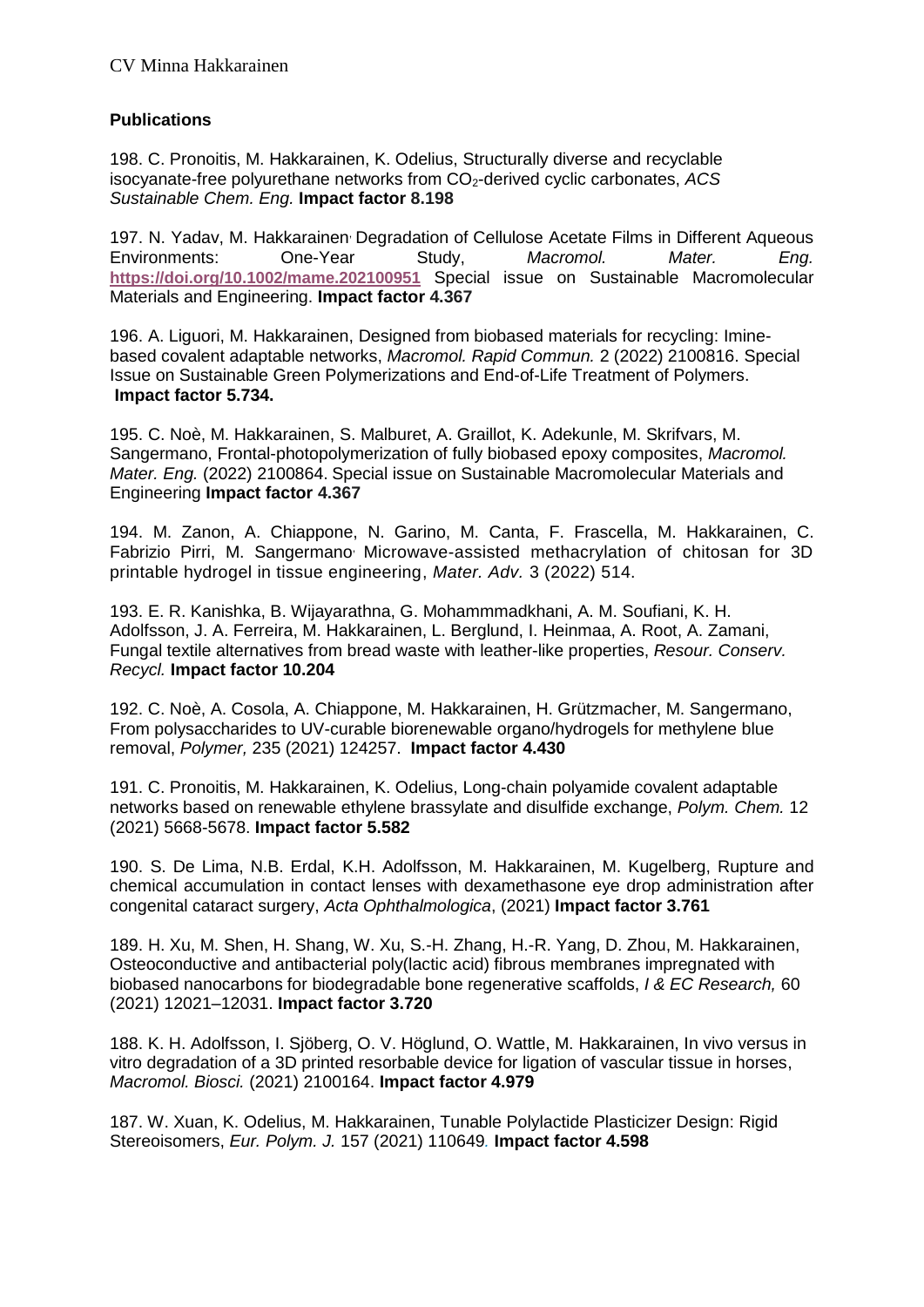186. G. Mohammadkhani, S.K. Ramamoorthy, K.H. Adolfsson, A. Mahboubi, M. Hakkarainen, A. Zamani, New solvent and coagulating agent for development of chitosan fibers by wet spinning, *Polymers* 13 (2021) 2121. **Impact factor 4.329**

185. Z. Feng, K. Adolfsson, Y. Xu, H. Fang, M. Hakkarainen, M. Wu, Carbon dot/polymer nanocomposites: From green synthesis to energy, environmental and biomedical applications, *Sustain. Mater. Technol.* 29 (2021) e00304 **Impact factor 7.053**

184. J.G. Yao, K. Odelius, M. Hakkarainen, Microwave Hydrophobized Lignin with antioxidant activity for fused filament fabrication, *ACS Appl. Polymer Mater.* 3 (2021) 3538- 3548 **Impact factor 4.089**

183. E. Bäckström, K. Odelius, M. Hakkarainen, Microwave assisted selective hydrolysis of polyamides from multicomponent carpet waste, *Glob. Chall.* 5 (2021) 2000119. **Impact factor 3.847**

182. N. Yadav, K.H. Adolfsson, M. Hakkarainen, Carbon dot triggered photocatalytic degradation of cellulose acetate, *Biomacromolecules* 22 (2021) 2211–2223. **Impact factor 6.988**

181. E. Bäckström, K. Odelius, M. Hakkarainen, Ultrafast microwave assisted recycling of PET to a family of functional precursors and materials, *Eur. Polym. J.* 151 (2021) 110441. **Impact factor 4.598**

180. H. Xu, J. Zhou, K. Odelius, Z. Guo, X. Guan, M. Hakkarainen, Nanostructured Phase Morphology of a Biobased Copolymer for Tough and UV-Resistant Polylactide, *ACS Appl. Polymer Mater.* 3 (2021) 1973-1982. **Impact factor 4.089**

179. S. Svensson, J. Ferreira, M. Hakkarainen, K. Adolfsson, A. Zamani, Fungal textiles: Wet spinning of fungal microfibers to produce monofilament yarns, *Sustain. Mater. Technol.* 28 (2021) e00256. **Impact factor 7.053**

178. C. Noè, C. Tonda-Turo, I. Carmagnola, M. Hakkarainen, M. Sangermano, UV-Cured biodegradable methacrylated starch-based coatings, *Coatings* 11 (2021) 127. **Impact factor 2.881**

177. C. Noè, M. Hakkarainen, M. Sangermano, Cationic UV-curing of epoxidized biobased resins, *Polymers* 13 (2021) 89. **Impact factor 4.329**

176. N. Yadav, M. Hakkarainen, Degradable or not? Cellulose Acetate as a Model for Complicated Interplay Between Structure, Environment and Degradation, *Chemosphere* 265 (2021) 128731. **Impact factor 7.086**

175. C. Pronoitis, M. Hakkarainen, K. Odelius, Solubility-governed architectural design of polyhydroxyurethane–*graft*–poly(ε-caprolactone) copolymers, *Polym. Chem.* 12 (2021) 196- 208. **Impact factor 5.582**

174. G. Melilli, J. Yao, A. Chiappone, M. Sangermano, M. Hakkarainen, Photocurable "alllignocellulose" derived hydrogel nanocomposites for adsorption of cationic contaminants, *Sustain. Mater. Technol.* 27 (2021) e00243. **Impact factor 7.053**

173. A. Koyejo, L. Kesavan, P. Damlin, M. Salomäki, J.G. Yao, M. Hakkarainen, C. Kvarnström, Bio-based Reduced Nano Graphene Oxide Supported Gold Nanoparticles for Electrocatalysis, *ChemElectroChem* 7 (2020) 4889-4899. **Impact factor 4.590**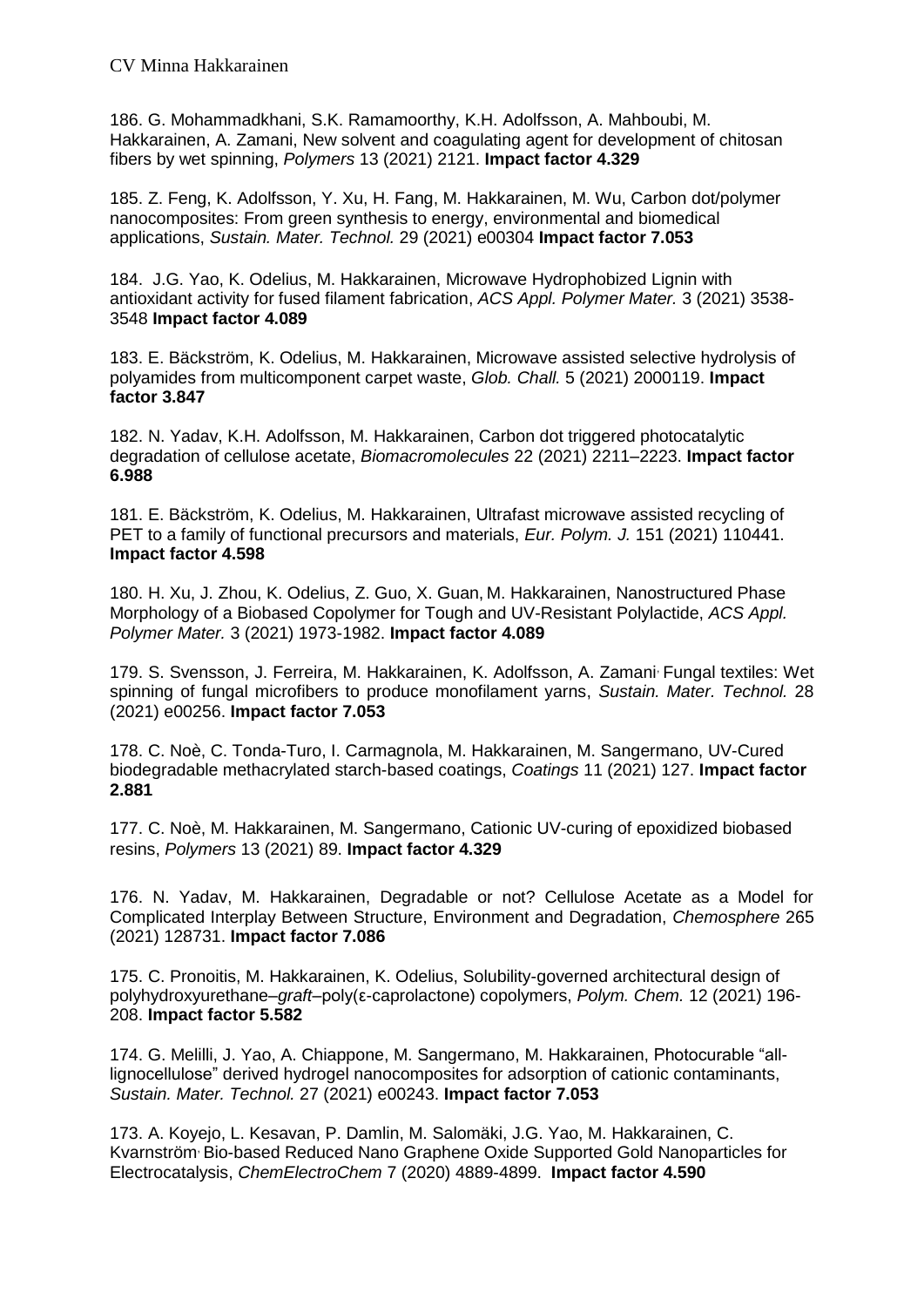172. Y. Xu, K. Odelius, M. Hakkarainen, Photocurable, thermally reprocessable and chemically recyclable vanillin-based imine thermosets, *ACS Sustainable Chem. Eng.* 8 (2020) 17272-17279. **Impact factor 8.198**

171. Y. Xu, K. Adekunle, S. K. Ramamoorthy, M. Skrifvars, M. Hakkarainen, Methacrylated lignosulfonate as compatibilizer for flax fiber reinforced biocomposites with soybean-derived polyester matrix, *Compos. Commun.* 22 (2020) 100536. **Impact factor 6.617**

170. N. B. Erdal, G. Albara Lando, A. Yadav, R. K. Srivastava, M. Hakkarainen, Hydrolytic Degradation of Porous Crosslinked Poly(ε-Caprolactone) Synthesized by High Internal Phase Emulsion Templating, *Polymers* 12 (2020) 1849. **Impact factor 4.329**

169. G. Melilli, I. Carmagnola, C. Tonda-Turo, C. Fabrizio Pirri, G. Ciardelli, M. Sangermano, M. Hakkarainen, A. Chiappone, DLP 3D printing meets Lignocellulosic Biopolymers: Carboxymethyl Cellulose inks for 3D Biocompatible hydrogels, *Polymers* 12 (2020) 1655. **Impact factor 4.329**

168. W. Xuan, K. Odelius, M. Hakkarainen*,* Dual-functioning Antibacterial Eugenol-derived Plasticizers for Polylactide, *Biomolecules* 10 (2020) 1077. **Impact factor 4.879**

167. K. H. Adolfsson, G. Melilli, M. Hakkarainen, Oxidized carbonized cellulose-coated filters for environmental contaminant adsorption and detection, *Ind. Eng. Chem. Res.* 59 (2020) 13578-13587. **Impact factor 3.720**

166. C. Noè, C. Tonda-Turo, A. Chiappone, M. Sangermano, M. Hakkarainen, Light processable starch hydrogels, *Polymers* 12 (2020) 1359. **Impact factor 4.329**

165. J. Yao, K. Odelius, M. Hakkarainen, Carbonized lignosulfonate-based porous nanocomposites for adsorption of environmental contaminants, *Funct. Compos. Mater.* 1 (2020) 5*.*

164. Y. Xu, K. Odelius, M. Hakkarainen, Recyclable and flexible polyester thermosets derived from microwave processed lignin, *ACS Appl. Polymer Mater.* 2 (2020) 1917-1924. **Impact factor 4.089**

163. L. Cederholm, P. Olsén, M. Hakkarainen, K. Odelius, Turning natural delta-lactones to thermodynamically stable polymers with triggered recyclability, *Polym. Chem*. 11 (2020) 4883-4894. **Impact factor 5.582** COVER IMAGE

162. K. H. Adolfsson, N. Yadav, M. Hakkarainen, Cellulose-derived hydrothermally carbonized materials and their emerging applications, *Curr. Opin. Green Sustain. Chem.* 23 (2020) 18-24. **Impact factor 6.457**

161. E. McGivney, L. Cederholm, A. Barth, M. Hakkarainen, E. Hamacher-Barth, M. Ogonowski, E. Gorokhova, Rapid physicochemical changes in microplastic induced by biofilm formation, *Front. Bioeng. Biotechnol.* 8 (2020) 205. **Impact factor 5.890**

160. L. H. Gustavsson, K. H. Adolfsson, M. Hakkarainen, Thermoplastic "all-cellulose" composites with covalently attached carbonized cellulose, *Biomacromolecules* 21 (2020) 1752-1761. **Impact factor 6.988**

159. C. Tonda-Turo, I. Carmagnola, A. Chiappone, Z. Feng, G. Ciardelli, M. Hakkarainen, M. Sangermano, Photocurable chitosan as bioink for cellularized therapies towards personalized scaffold architecture, *Bioprinting* 18 (2020) e00082.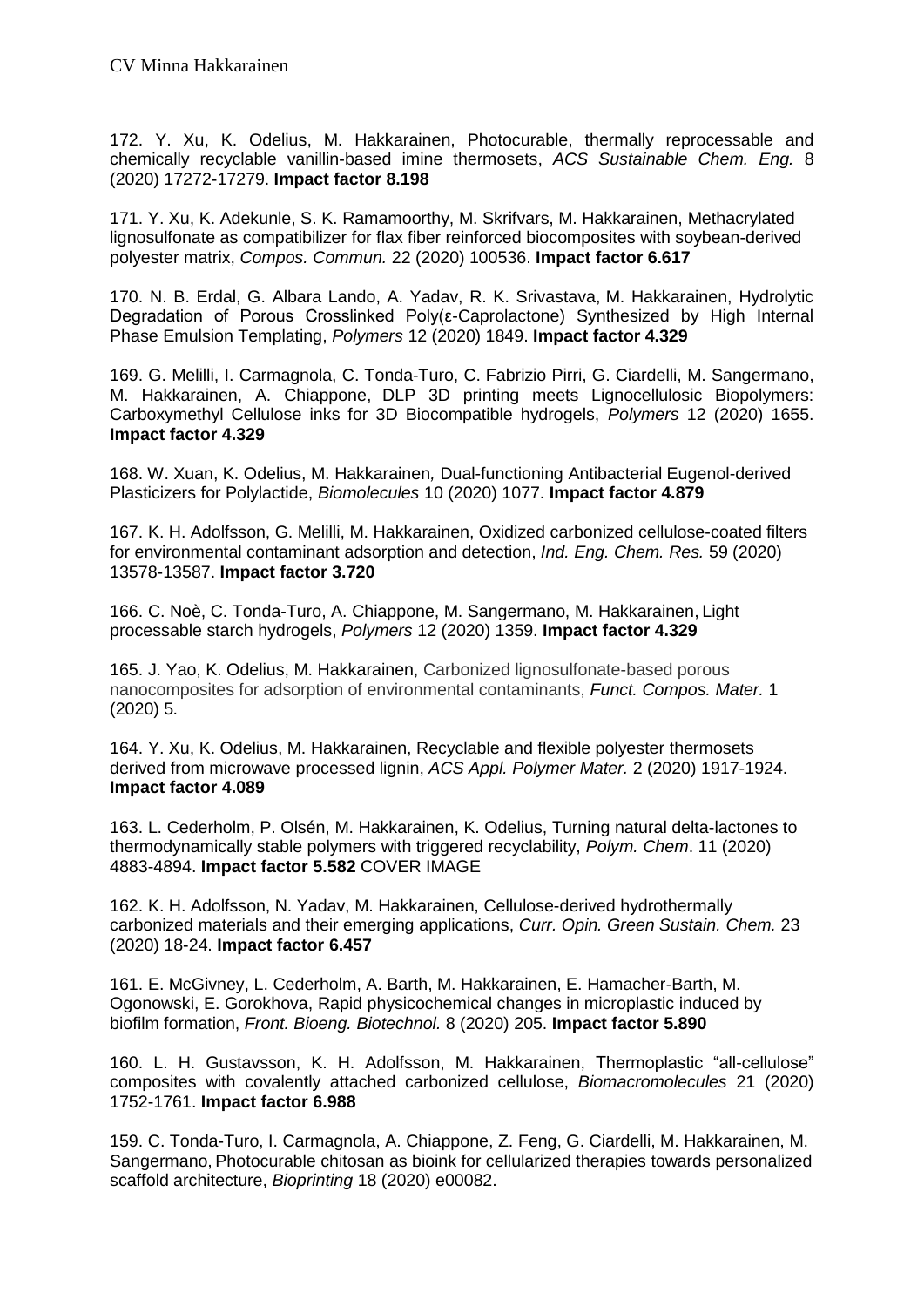158. G. Melilli, K. Adolfsson, A. Impagnatello, G. Rizza, M. Hakkarainen, Microwave assisted hydrothermal carbonization of sodium lignosulfonate, *Glob. Chall.* 4 (2020) 1900111. **Impact factor 3.847**

157. L. Cederholm, Y. Xu, A. Tagami, O. Sevastyanova, K. Odelius, M. Hakkarainen, Microwave processing lignin in green solvents: A high yield process to narrow dispersity oligomers, *Ind. Crops Prod.* 145 (2020) 112152. **Impact factor 5.645**

156. M. Golda-Cepa, K. Engvall, M. Hakkarainen, A. Kotarba, Recent progress on parylene C polymer for biomedical applications: a review, *Progr. Org. Coat.* 140 (2020) 105493. **Impact factor 5.161**

155. A. Yadav, N. B. Erdal, M. Hakkarainen, B. Nandan, R. K. Srivastava, Cellulose-Derived Nano-Graphene Oxide Reinforced Macroporous Scaffolds of High Internal Phase Emulsion Templated Cross-linked Poly(ε-caprolactone), *Biomacromolecules* 21 (2020) 589-596. **Impact factor 6.988**

154. J. M. Koo, J. Kang, S.-H. Shin, J. Jegal, H. G. Cha, S. Choy, M. Hakkarainen, J. Park, D. X. Oh, S. Y. Hwang, Biobased Thermoplastic Elastomer with Seamless 3D-Printability and Superior Mechanical Properties Empowered by In-situ Polymerization in the Presence of Nanocellulose, *Compos. Sci. Technol.* 185 (2020) 107885. **Impact factor 8.528**

153. T. Rahimi-Aghdama, Z. Shariatinia, M. Hakkarainen, V. Haddadi-Asl, Nitrogen and phosphorous doped graphene quantum dots: Excellent flame retardants and smoke suppressants for polyacrylonitrile nanocomposites, *J. Hazard. Mater.* 381 (2020) 121013*.*  **Impact factor 10.588**

152. J. Alongi, P. Ferruti, A. Manfredi, F. Carosio, Z. Feng, M. Hakkarainen, E. Ranucci, Superior flame retardancy of cotton by synergetic effect of cellulose-derived nano-graphene oxide carbon dots and disulphide-containing polyamidoamines, *Polym. Degrad. Stab.* 169 (2019) 108993. **Impact factor 5.030**

151. T. Rahimi-Aghdama, Z. Shariatinia, M. Hakkarainen, V. Haddadi-Asl, Polyacrylonitrile/ N,P co-doped graphene quantum dots-layered double hydroxide nanocomposite: Flame retardant property, thermal stability and fire hazard, *Eur. Polym. J*. 120 (2019) 109256. **Impact factor 4.598**

150. C. Pronoitis, G. Hua, M. Hakkarainen, K. Odelius, Biobased Polyamide Thermosets: From a Facile One-Step Synthesis to Strong and Flexible Materials, *Macromolecules* 52 (2019) 6181-6191. **Impact factor 5.985**

149. Y. Xu, K. Odelius, M. Hakkarainen, One-pot synthesis of lignin thermosets exhibiting widely tunable mechanical properties and shape memory behaviour, *ACS Sustainable Chem. Eng.* 7 (2019) 13456-13463. **Impact factor 8.198**

148. W. Xuan, M. Hakkarainen, K. Odelius, Levulinic acid as a versatile building block for plasticizer design, *ACS Sustainable Chem. Eng*. 7 (2019) 12552-12562 **Impact factor 8.198**

147. N. B. Erdal, M. Hakkarainen, A. G Blomqvist, Polymers – giant molecules with properties: An entertaining activity introducing polymers to young students, *J. Chem. Educ.* 96 (2019) 1691-1695. **Impact factor 2.979 Pedagogical article**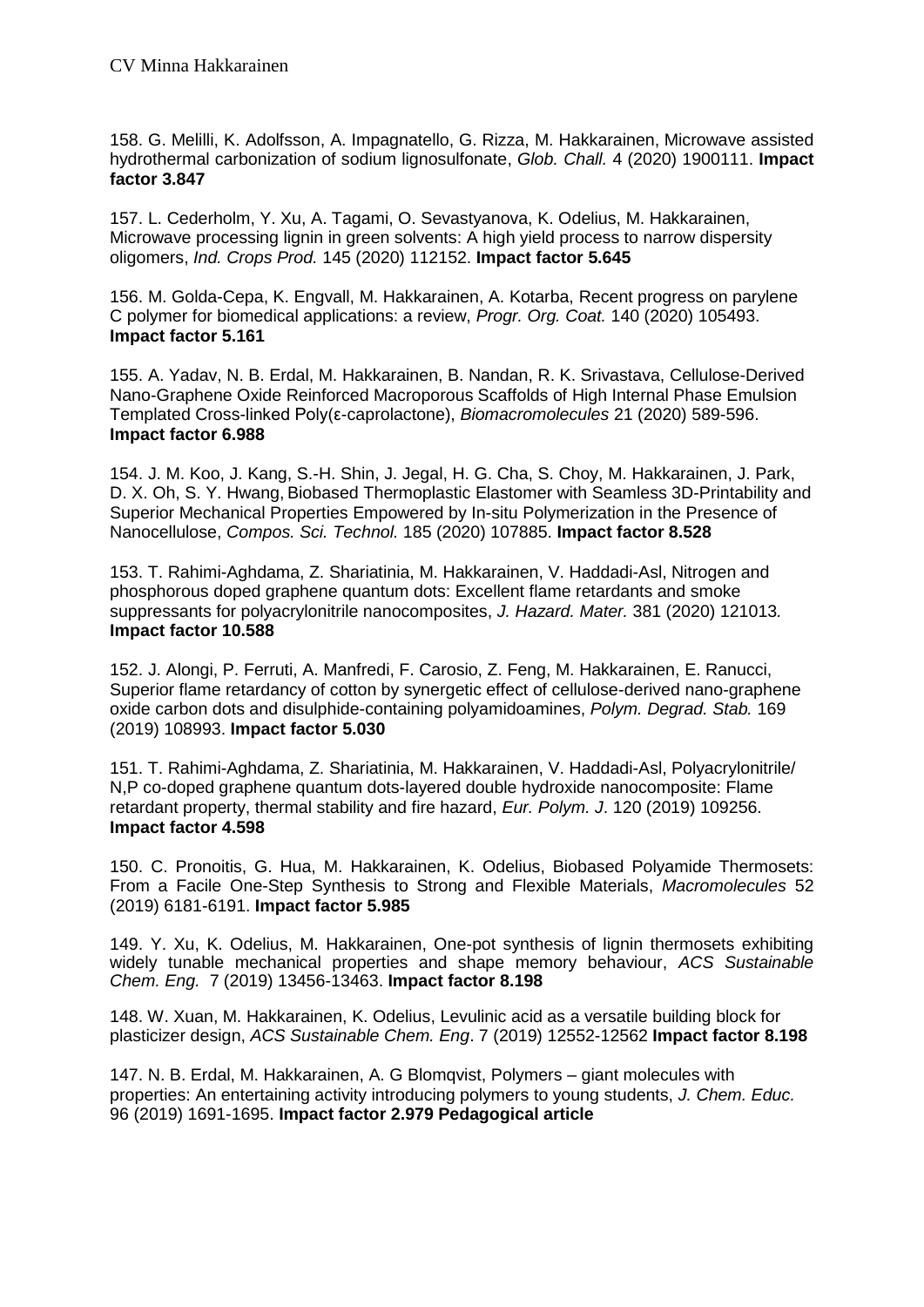146. Z. Feng, M. Hakkarainen, H. Grützmacher, A. Chiappone, M. Sangermano, Photoinduced chitosan hydrogels reinforced with chitosan derived nano-graphene oxide, *Macromol. Chem. Phys.*2019, 1900174. **Impact factor 2.527**

145. E. Bäckström, K. Odelius, M. Hakkarainen, Designed from Recycled: Turning Polyethylene Waste to Covalently Attached PLA Plasticizers, *ACS Sustainable Chem. Eng.* 7 (2019) 11004-11013. **Impact factor 8.198**

144. S. S. Delekta, K. H. Adolfsson, N. B. Erdal, M. Hakkarainen, M. Östling, J. Li, Fully Inkjet Printed Ultrathin Microsupercapacitors Based on Graphene Electrodes and nano-Graphene Oxide Electrolyte, *Nanoscale* 11 (2019) 10172-10177. **Impact factor 7.790**

143. F. Bianchi, S. Agazzi, N. Riboni, N. Erdal, M. Hakkarainen, L. L. Ilag, L. Anzillotti, R. Andreoli, F. Marezza, F. Moroni, R. Cecchi, M. Careri, Novel sample-substrates for the determination of new psychoactive substances in oral fluid by desorption electrospray ionization-high resolution mass spectrometry, *Talanta* 202 (2019) 136-144. **Impact factor 6.057**

142. Z. Feng, T. Danjo, K. Odelius, M. Hakkarainen, T. Iwata, A.-C. Albertsson, Recyclable fully biobased chitosan adsorbents spray-dried in one-pot to microscopic size and enhanced adsorption capacity, *Biomacromolecules* 20 (2019) 1956-1964. **Impact factor 6.988**

141. K. H. Adolfsson, M. Golda-Cepa, N. B. Erdal, J. Duch, A. Kotarba, M, Hakkarainen, Importance of Surface Functionalities for Antibacterial Properties of Carbon Spheres, *Adv. Sustain. Syst.* 3 (2019) 1800148. **Impact factor 6.271**

140. S. Gazzotti, R. Rampazzo, M. Hakkarainen, D. Bussini, M. A. Ortenzi, H. Farina, G. Lesma*,* A. Silvani*,* Cellulose Nanofibrils as reinforcing agents for PLA-based nanocomposites: an *in situ* approach, *Compos. Sci. Technol.* 171 (2019) 94-102. **Impact factor 8.528**

139. N.B. Erdal, J.G. Yao, M. Hakkarainen, Cellulose Derived Nano-Graphene Oxide Surface Functionalized 3D Scaffolds with Drug Delivery Capability, *Biomacromolecules* 20 (2019) 738-749. **Impact factor 6.988**

138. S. Gazzotti, M. Hakkarainen, K. H. Adolfsson, M.A. Ortenzi, H. Farina, G. Lesma, A. Silvani, One-pot synthesis of sustainable high-performance thermoset by exploiting eugenol functionalized 1,3-dioxolan-4-one, *ACS Sustainable Chem. Eng.* 6 (2018) 15201- 15211. **Impact factor 8.198**

137. K.H. Adolfsson, C.-f. Lin, M. Hakkarainen, Microwave assisted hydrothermal carbonization and solid state post modification of carbonized polypropylene, *ACS Sustainable Chem. Eng.* 6 (2018) 11105-11114. **Impact factor 8.198**

136. Y. Xu, G. Hua, M. Hakkarainen, K. Odelius, Isosorbide as core component for tailoring biobased unsaturated polyester thermosets for a wide structure-property window, *Biomacromolecules* 19 (2018) 3077-3085*.* **Impact factor 6.988**

135. Z. Feng, K. Odelius, M. Hakkarainen, Tunable chitosan hydrogels for adsorption: property control by biobased modifiers, *Carbohydr. Polym.* 196 (2018) 135-145. **Impact factor 9.381**

134. D. Wu, A. Samanta, R. K. Srivastava, M. Hakkarainen, Nano-graphene oxide functionalized Bioactive PLA and PCL nanofibrous scaffolds, *Materials* 11 (2018) 566. **Impact factor 3.623**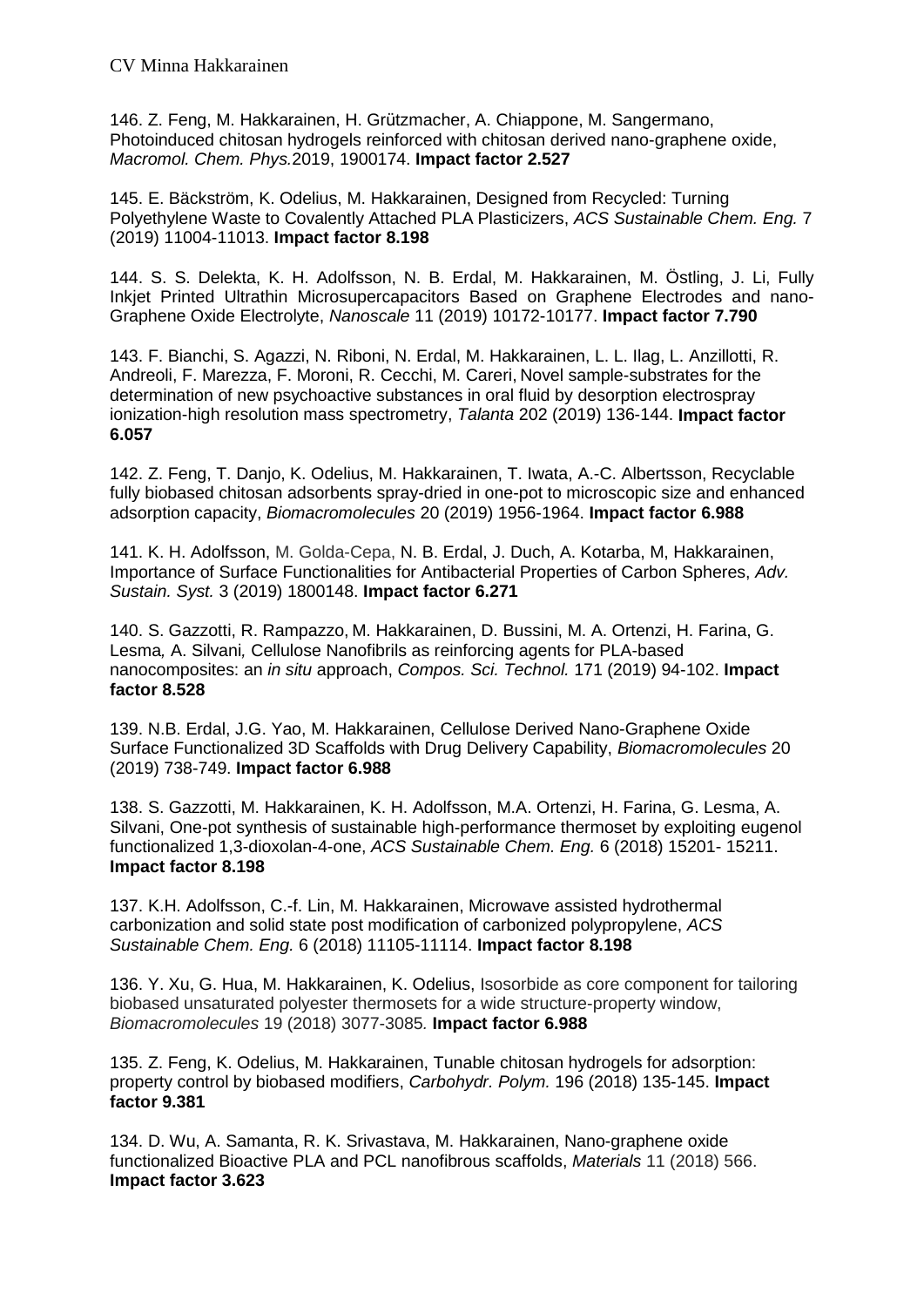133. Z. Feng, K. Odelius, G. K. Rajarao, M. Hakkarainen, Microwave carbonized cellulose for trace pharmaceutical adsorption, *Chem. Eng. J.* 346 (2018) 557-566. **Impact factor 13.273**

132. N. B. Erdal, M. Hakkarainen, Construction of bioactive and reinforced bioresorbable nanocomposites by biobased reduced nano-graphene oxide, *Biomacromolecules* 19 (2018) 1074-1081 **Impact factor 6.988**

131. N.B. Erdal, K. H. Adolfsson, S. De Lima, M. Hakkarainen, In vitro and in vivo effects of ophthalmic solutions on silicone hydrogel bandage lens material Senofilcon A**,** *Clin. Exp. Optom.* 101 (2018) 354-362. **Impact factor 4.207**

130. N.B. Erdal, K.H. Adolfsson, T. Pettersson, M. Hakkarainen, A green strategy to reduced nano-graphene oxide through microwave assisted transformation of cellulose, *ACS Sustainable Chem. Eng.* 6 (2018) 1246-1255. **Impact factor 8.198**

129. E. Bäckström, K. Odelius, M. Hakkarainen, Trash to treasure: Microwave-assisted conversion of polyethylene to functional chemicals, *I & EC Research* 56 (2017) 14814- 14821. **Impact Factor 3.720**

128. A.-C. Albertsson, M. Hakkarainen, Designed to degrade-Suitably designed degradable polymers can play a role in reducing plastic waste, *Science* 358 (2017) 872-873. **Impact factor 47.728**

127. Z. Feng, A. Simeone, K. Odelius, M. Hakkarainen, Biobased nano-graphene oxide creates stronger chitosan hydrogels with improved adsorption capacity for trace pharmaceuticals, *ACS Sustainable Chem. Eng.* 5 (2017) 11525-11535. **Impact factor 8.198**

126. H. Xu, Y. Bai, L. Xie, J. Li, M. Hakkarainen, High-Heat and Microwaveable Poly(lactic acid) by Quantum Dot-Promoted Stereocomplexation, *ACS Sustainable Chem. Eng.* 5 (2017) 11607-11617. **Impact factor 8.198**

125. J. Pal, D. Wu, M. Hakkarainen, R. K. Srivastava, The viscoelastic interaction between dispersed and continuous phase uncovers the theoretical and experimental basis for fibre formation during emulsion electrospinning, *Eur. Polym. J.* 96 (2017) 44-54. **Impact factor 4.598**

124. H. Xu, L. Xie, J. Li, M. Hakkarainen, Coffee Grounds to Multifunctional Quantum Dots: Extreme Nanoenhancers of Polymer Biocomposites, *ACS Appl. Mater. Interfaces,* 9 (2017) 27972-27983. **Impact factor 9.229**

123. J. Duch, P. Kubisiak, K. H. Adolfsson, M. Hakkarainen, M. Gołda-Cępa, A. Kotarba, Work function modifications of graphite surface via oxygen plasma treatment, *Appl. Surf. Sci.* 419 (2017) 439-446. **Impact factor 6.707**

122. H. Xu, L. Xie, M. Hakkarainen, Coffee ground-derived quantum dots for aqueous processable nanoporous graphene membranes, *ACS Sustainable Chem. Eng.* 5 (2017) 5360-5367. **Impact factor 8.198**

121. D. Wu, A. Samanta, R. K. Srivastava, M. Hakkarainen, Starch derived nano-graphene oxide paves the way for electrospinnable and bioactive starch scaffolds for bone tissue engineering, *Biomacromolecules* 18 (2017) 1582−1591*.* **Impact factor 6.988**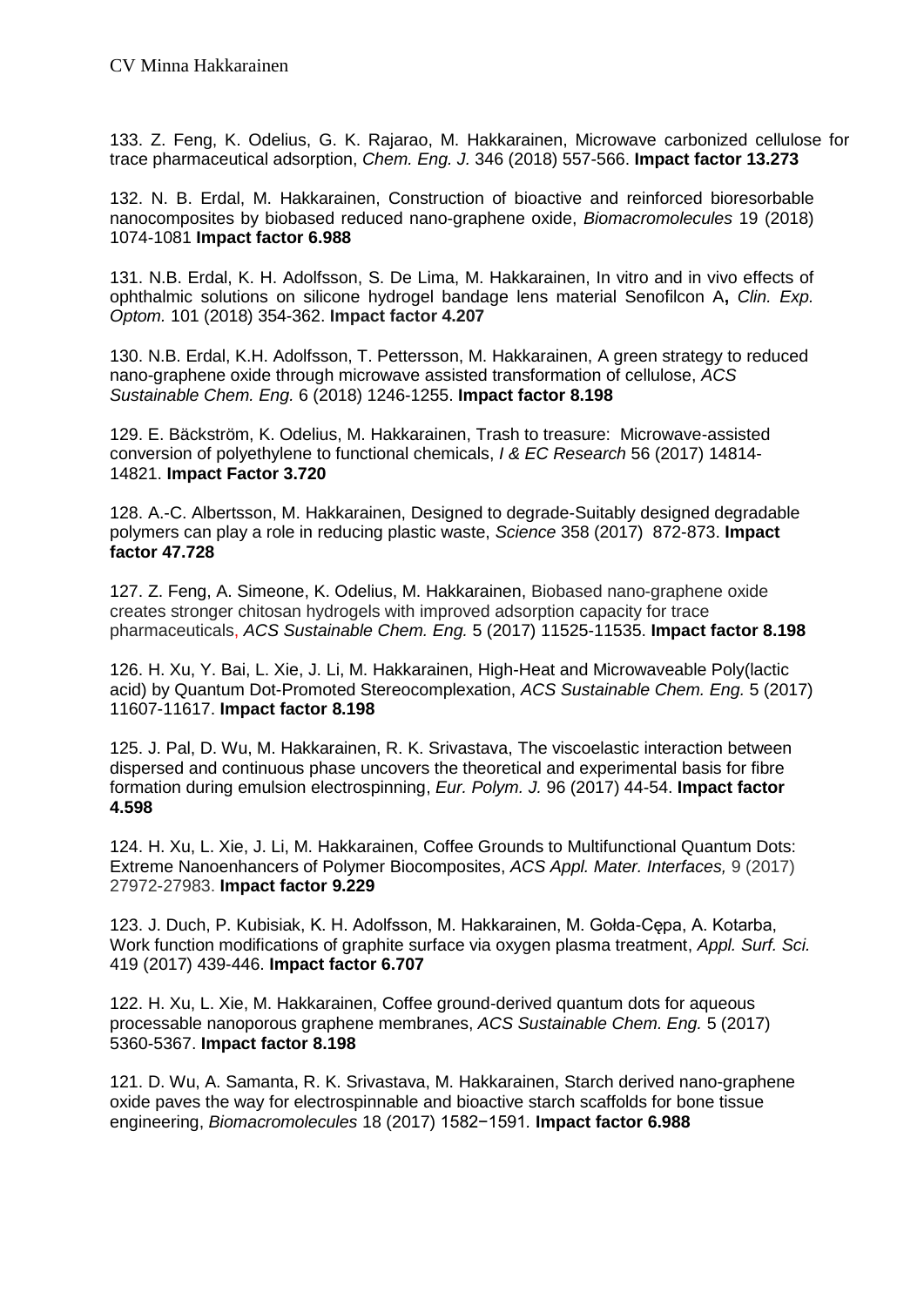120. A.S. Avalos, M. Hakkarainen, K. Odelius, Superiorly Plasticized PVC/PBSA Blends through Crotonic and Acrylic Acid functionalization of PVC, *Polymers* 9 (2017) 84. **Impact factor 4.329**

119. D. Wu, E. Bäckström, M. Hakkarainen, Starch Derived Nano-Graphene Oxide Functionalized Bioactive Porous Starch Scaffolds, *Macromol. Biosci.* 17 (2017) 1600397. **Impact factor 4.979** 

118. G. Gallego, M. Hakkarainen, M.P. Almajano, Stability of O/W emulsions packed with PLA film with incorporated rosemary and thyme, *Eur. Food Res. Technol.* 243 (2017) 1249- 1259. **Impact factor 2.998**

117. M. Michalak, P. Kurcok, M. Hakkarainen, Polyhydroxyalkanoate based drug delivery Systems, *Polym. Int.* 66 (2017) 617-622. **Impact factor 2.990**

116. M. Michalak, I. Kwiecień, M. Kwiecień, G. Adamus, K. Odelius, M. Hakkarainen, P. Kurcok, Diversifying polyhydroxyalkanoates – end-group and side-chain functionality, *Curr. Org. Synth.* 14 (2017) 1-11. **Impact factor 1.975**

115. H. Xu, G. Hua, K. Odelius, M. Hakkarainen, Stereocontrolled Entanglement-Directed Self-Alignment of Poly(lactic acid) Cylindrites, *Macromol. Chem. Phys.* 217 (2016) 2567- 2575**. Impact factor 2.527**

114. H. Xu, K. H. Adolfsson, L. Xie, S. Hassanzadeh, T. Pettersson, M. Hakkarainen, Zero-Dimensional and Highly Oxygenated Graphene Oxide for Multifunctional Poly(lactic acid) Bionanocomposites, *ACS Sustainable Chem. Eng.* 4 (2016) 5618-5631. **Impact factor 8.198**

113. M. Golda–Cepa, A. Chorylek, P. Chytrosz, M. Brzychczy–Wloch, J. Jaworska, J. Kasperczyk, M. Hakkarainen, K. Engvall, A. Kotarba, Multifunctional PLGA/parylene C coating for implant materials – an integral approach for biointerface optimization, *ACS Appl. Mater. Interfaces.* 8 (2016) 22093-22105. **Impact factor 9.229**

112. D. Wu, H. Xu, M. Hakkarainen, From starch to polylactide and nano-graphene oxide: Fully starch derived high performance composites, *RSC Adv*. 6 (2016) 54336-54345. **Impact factor 3.361**

111. X. Yang, H. Xu, K. Odelius, M. Hakkarainen, Poly(lactide)-g-poly(butylene succinate-coadipate) with high crystallization capacity and migration resistance, *Materials* 9 (2016) 313. **Impact factor 3.623**

110. H. Xu, D. Wu, L. Xie, M. Hakkarainen, Immobilized graphene oxide nanosheets as thin but strong nano-interfaces in biocomposites, *ACS sustainable Chem. Eng.* 4 (2016) 2211- 2222. **Impact factor 8.198**

109. L. Xie, H. Xu, Z.-M. Li, M. Hakkarainen, Structural Hierarchy and Polymorphic Transformation in Shear-Induced Shish-Kebab of Stereocomplex Poly(lactic acid), *Macromol. Rapid Commun.* 37 (2016) 745-751. **Impact factor 5.734**

108. H. Xu, X. Yang, L. Xie, M. Hakkarainen, Conformational Footprint in Hydrolysis-Induced Nanofibrillation and Crystallization of Poly(lactic acid), *Biomacromolecules* 17 (2016) 985- 995. **Impact factor 6.988**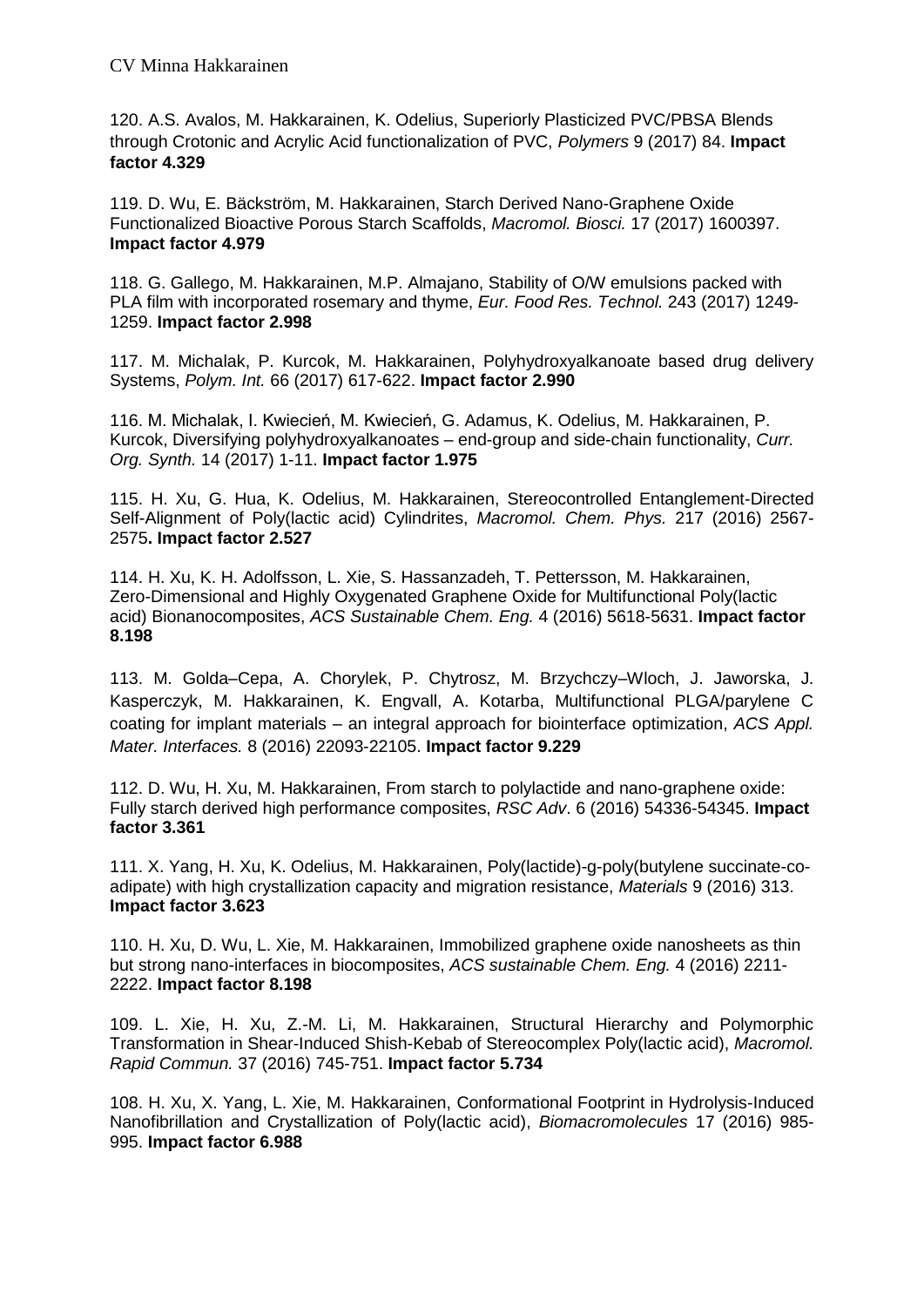107. S. Hassanzadeh, K. H. Adolfsson, D. Wu, M. Hakkarainen, Supramolecular assembly of biobased graphene oxide quantum dots controls the morphology of and induces mineralization on poly(caprolactone) films, *Biomacromolecules* 17 (2016) 256-261. **Impact factor 6.988**

106. M. Michalak, M. Hakkarainen, A.-C. Albertsson, Recycling oxidized model polyethylene powder as a degradation enhancing filler for polyethylene/polycaprolactone blends, *ACS Sustainable Chem. Eng*. 4 (2016) 129-135. **Impact factor 8.198**

105. N. Aminlashgari, M. Becerra, M. Hakkarainen, Characterization of degradation fragments released by arc-induced ablation of polymers in air, *J. Phys. D: Appl. Phys.* 49 (2016) 055502 (9pp). **Impact Factor: 3.207**

104. H. Xu, Z. Feng, L. Xie, M. Hakkarainen, Graphene Oxide-Driven Design of Strong and Flexible Biopolymer Barrier Films: From Smart Crystallization Control to Affordable Engineering, *ACS Sustainable Chem. Eng*. 4 (2016) 334-349. **Impact factor 8.198**

103. S. Hassanzadeh, Z. Feng, T. Pettersson, M. Hakkarainen, A proof-of-concept for folateconjugated and quercetin-anchored pluronic mixed micelles as molecularly modulated polymeric carriers for doxorubicin, *Polymer* 74 (2015) 193-204. **Impact Factor 4.430**

102. S. Hassanzadeh, K.H. Adolfsson, M. Hakkarainen, Controlling the cooperative selfassembly of graphene oxide quantum dots in aqueous solutions, *RSC Adv. 5 (*2015) 57425 – 57432. **Impact factor 3.361**

101. H. Xu, L. Xie, M. Hakkarainen, Beyond a model of polymer processing-triggered shear: reconciling shish-kebab formation and control of chain degradation in sheared poly $(L$ -lactic acid), *ACS Sustainable Chem. Eng.* 3 (2015) 1443-1452. **Impact factor 8.198**

100. X. Yang, J. Clenét, H. Xu, K. Odelius, M. Hakkarainen, Two step extrusion process: from thermal recycling of PHB to plasticized PLA by reactive extrusion grafting of PHB degradation products onto PLA chains, *Macromolecules* 48 (2015) 2509-2518. **Impact factor 5.985**

99. M. Gołda-Cępa, M. Brzychczy-Włoch, K. Engvall, N. Aminlashgari, M. Hakkarainen, A. Kotarba, Microbiological investigations of oxygen plasma treated parylene C surfaces for metal implants coating, *Mater. Sci. Eng. C*, 52 (2015) 273-281. **Impact factor 7.328**

98. H. Xu, D. Wu, X. Yang, L. Xie, M. Hakkarainen, Thermostable and impermeable "nanobarrier walls" constructed by poly(lactic acid) stereocomplex crystal decorated graphene oxide nanosheets, *Macromolecules,* 48 (2015), 2127–2137. **Impact factor 5.985**

97. K.H. Adolfsson, S. Hassanzadeh, M. Hakkarainen, Valorization of cellulose and waste paper to graphene oxide quantum dots, *RSC Adv.* 5 (2015) 26550-26558. **Impact factor 3.361**

96. A. Meszynska, E. Pollet, K. Odelius, M. Hakkarainen, L. Avérous, Effect of oligohydroxyalkanoates on poly(3-hydroxybutyrate-co-4-hydroxybutyrate)-based systems, *Macromol. Mater. Eng.* 300 (2015) 661-666. **Impact factor 4.367**

95. N. Aminlashgari, J. Pal, S. Sanwaria, B. Nandan, R. K. Srivastava, M. Hakkarainen, Degradation product profiles of melt spun *in situ* cross-linked poly(ε-caprolactone) fibers, *Mater. Chem. Phys.* 156 (2015) 82-88. **Impact factor 3.408**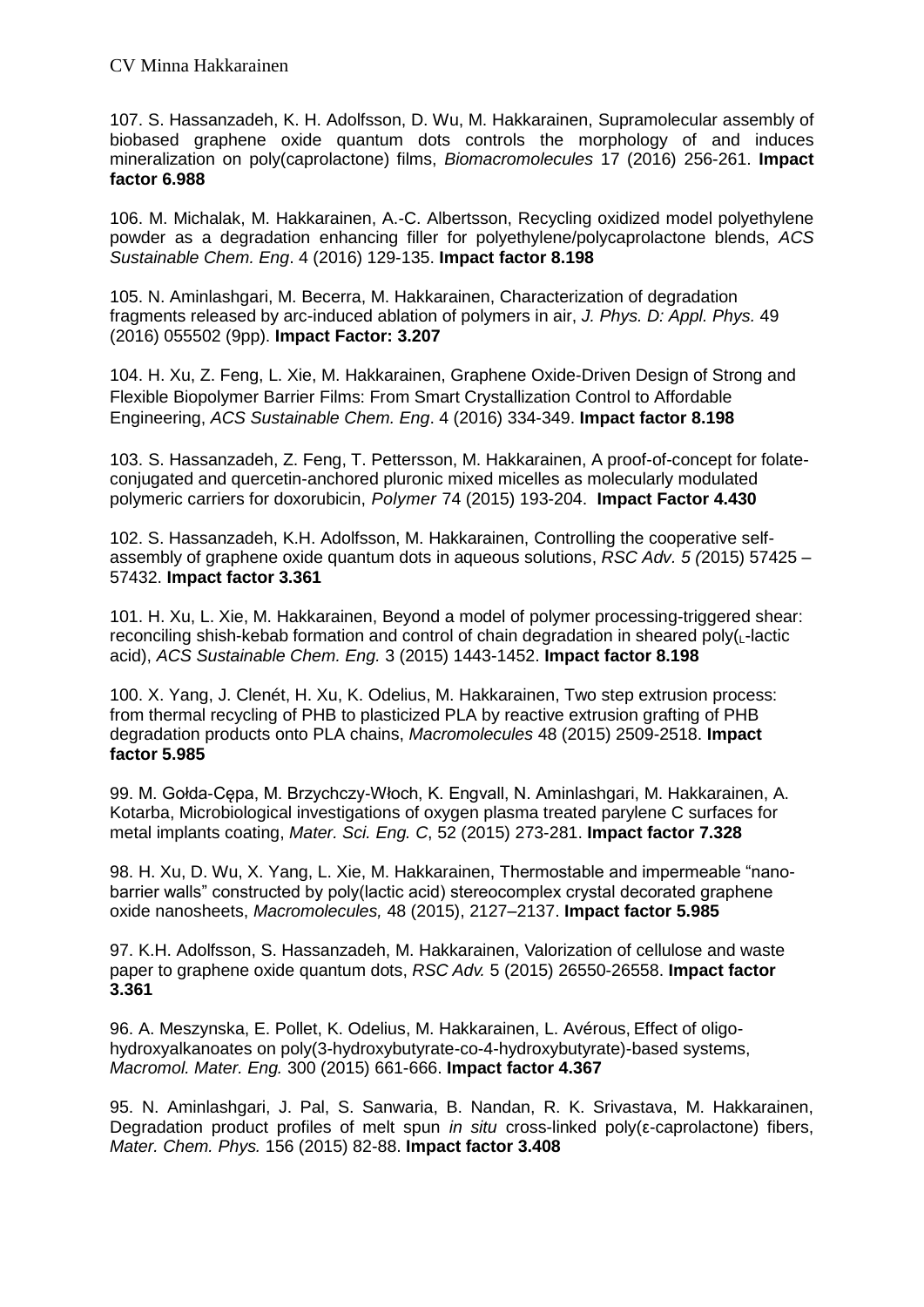94. X. Yang, M. Hakkarainen, Migration resistant glucose esters as PLA plasticizers: *J. Appl. Polym. Sci.* 132 (2015) 41928. **Impact factor 3.125**

93. D. Wu, M. Hakkarainen, Recycling PLA to multifunctional oligomeric compatibilizers for PLA/starch composites, *Eur. Polym. J.* 64 (2015) 126-137. **Impact factor 4.598**

92. S. Hassanzadeh, N. Aminlashgari, M. Hakkarainen, Microwave-assisted recycling of waste paper to green platform chemicals and carbon nanospheres, *ACS Sustainable Chem. Eng.* 3 (2015) 177-185. **Impact factor 8.198**

91. S. Hassanzadeh, S. Khoee, A. Beheshti, M. Hakkarainen, Release of quercetin from micellar nanoparticles with saturated and unsaturated core forming polyesters - A combined computational and experimental study, *Mater. Sci. Eng. C* 46 (2015) 417-426. **Impact factor 7.328**

90. D. Wu, M. Hakkarainen, A Closed-loop Process from Microwave-assisted Liquefaction of Starch to Utilization of the Liquefaction Products as Starch Plasticizers, *ACS Sustainable Chem. Eng.* 2 (2014) 2172–2181. **Impact factor 8.198**

89. X. Yang, K. Odelius, M. Hakkarainen, Microwave assisted reaction in green solvents recycles PHB to functional chemicals, *ACS Sustainable Chem. Eng.* 2 (2014) 2198–2203. **Impact factor 8.198**

88. L. Momtazi, S. Bagherifam, G. Singh, A. Hofgaard, W. R. Glomm, M. Hakkarainen, N. Roos, G. M. Mælandsmo, G. Griffiths, B. Nyström, Synthesis, Characterization and Cellular uptake of magnetic nanocarriers for cancer drug delivery, *J. Colloid Interf. Sci*. 433 (2014) 76-85. **Impact factor 8.128**

87. B. Yin, N. Aminlashgari, X. Yang, M. Hakkarainen, Glucose esters as biobased PVC plasticizers, *Eur. Polym. J*. 58 (2014) 34-40*.* **Impact factor 4.598**

86. S. Hassanzadeh, N. Aminlashgari, M. Hakkarainen, Chemo-selective high yield microwave assisted reaction turns cellulose to green chemicals, *Carbohydr. Polym*. 112 (2014) 448-457. **Impact factor 9.381**

85. M. Gołda-Cępa, N. Aminlashgari, M. Hakkarainen, K. Engvall, A. Kotarba, LDI-MS examination of oxygen plasma modified polymer for designing tailored implant biointerface, *RSC Adv*. 2014, 4 (50), 26240 – 26243. **Impact factor 3.361**

84. H. Xu, L. Xie, X. Jiang, M. Hakkarainen, J.-B. Chen, G.-J. Zhong, Z.-M. Li, Structural basis for unique hierarchical cylindrates induced by ultrahigh shear gradient in Single Natural Fiber Reinforced Poly(lactic acid) Green Composites, *Biomacromolecules* 15 (2014) 1676- 1686. **Impact factor 6.988**

83. Y. Bor, J. Alin, M. Hakkarainen, Polylactide stereocomplexation leads to reduced migration during microwave heating in contact with food simulants, *J. Food Eng.* 134 (2014) 1. **Impact factor 5.354**

82. B. Yin, M. Hakkarainen, Green plasticizers from liquefied wood*. Waste Biomass Valoriz.* 5 (2014) 651-659. **Impact factor 3.703**

81. P.K. Roy, M. Hakkarainen, A.-C. Albertsson, Exploring the short time-frame biodegradation potential of polyethylene through a simple chemical test method, *J. Polym. Environm*. 22 (2014) 69-77. **Impact factor 3.667**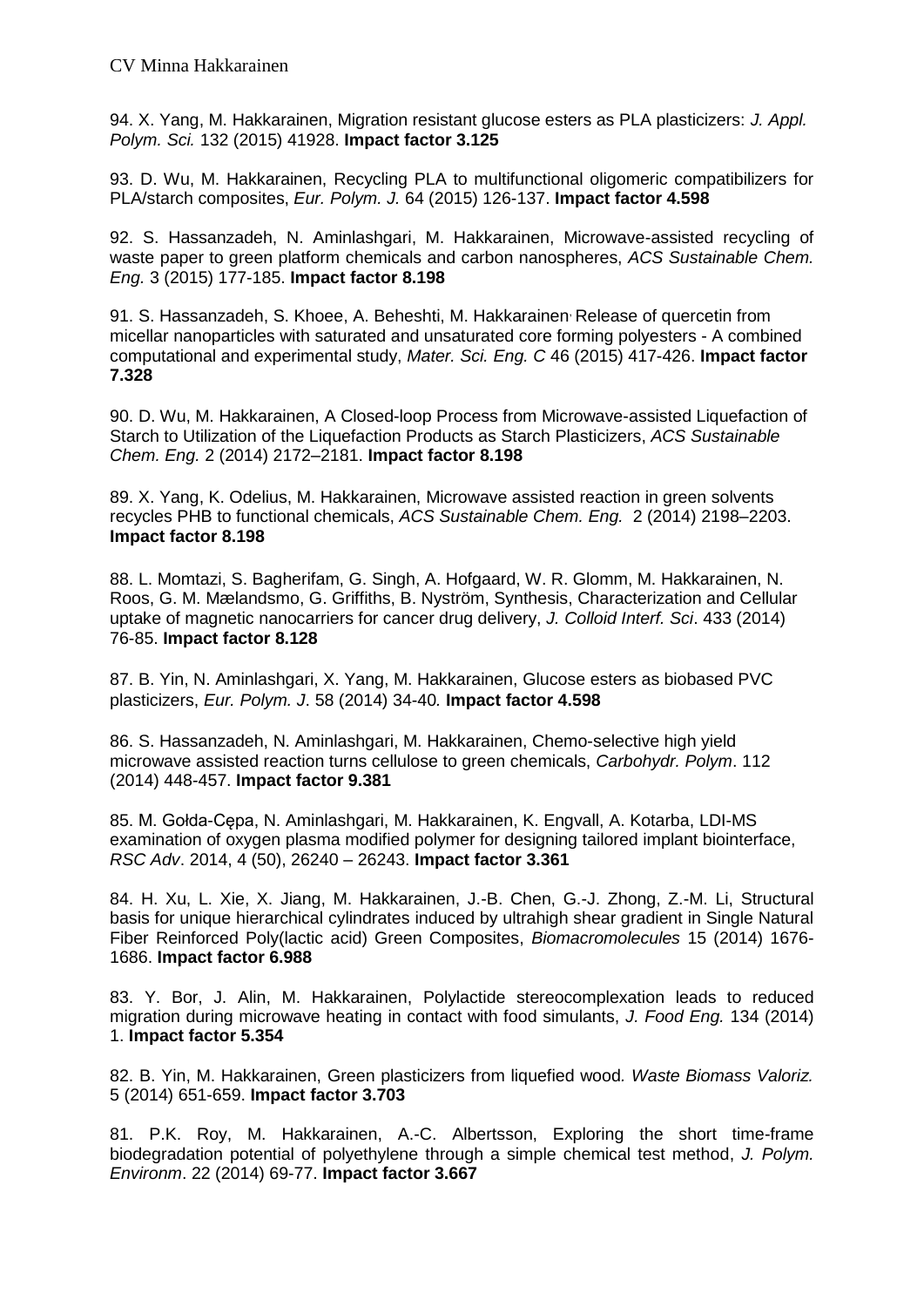80. X. Yang, A. Finne-Wistrand, M. Hakkarainen, Unexpected effect of starch grafting on water resistance of starch/PLA films, *Compos. Sci. Technol.* 86 (2013) 149-156. **Impact factor 8.528**

79. S. R. Andersson, M. Hakkarainen, A.-C. Albertsson, Stereocomplexation between PLA-Like Substituted Oligomers and the Influence on the Hydrolytic Degradation, *Polymer,* 54 (2013) 4105-4111. **Impact factor 4.430**

78. N. Aminlashgari, O. V. Höglund, N. Borg, M. Hakkarainen, Degradation profile and preliminary clinical testing of a resorbable device for ligation of blood vessels, *Acta Biomater.* 9 (2013) 6898-6904. **Impact factor 8.947**

77. B. Yin, M. Hakkarainen Flexible and strong ternary blends of poly(vinyl chloride), poly(butylene adipate) and nanoparticle-plasticizers, *Mater. Chem. Phys.* 139 (2013) 734- 740. **Impact factor 3.408**

76. J. Alin, M. Hakkarainen, Combined chromatographic and mass spectrometric toolbox for fingerprinting migration from PET tray during microwave heating, *J. Agr. Food Chem.* 61 (2013) 1405-1415. **Impact factor 5.279**

75. E. Azwar, B. Yin, M. Hakkarainen, Liquefied biomass derived plasticizer for polylactide, *J. Chem. Technol. Biotechnol.* 88 (2013) 897-903. **Impact factor 3.174**

74. Y. Bor, J. Alin, M. Hakkarainen, [Electrospray Ionization-Mass Spectrometry Analysis](http://onlinelibrary.wiley.com/doi/10.1002/pts.990/abstract)  [Reveals Migration of Cyclic Lactide Oligomers from Polylactide Packaging in Contact with](http://onlinelibrary.wiley.com/doi/10.1002/pts.990/abstract)  [Ethanolic Food Simulant](http://onlinelibrary.wiley.com/doi/10.1002/pts.990/abstract) *Packag. Technol. Sci.* 25 (2012) 427-433. **Impact factor 1.875**

73. P. K. Roy, M. Hakkarainen, A.-C. Albertsson, Nanoclay effects on the degradation process and degradation product patterns of polylactide, *Polym. Degrad. Stab.* 97 (2012) 1254-1260. **Impact factor 5.030**

72. J. Alin, M. Hakkarainen, Migration from polycarbonate packaging to food simulants during microwave heating, *Polym. Degrad. Stab.* 97 (2012) 1387-1395. **Impact factor 5.030**

71. E. Azwar, M. Hakkarainen, Tuning the mechanical properties of tapioca starch by plasticizers, inorganic and agro-waste based fillers, *ISRN Polymer Science* (2012) ID 463298 doi:10.5402/2012/463298

70. S. R. Andersson, M. Hakkarainen, A.-C. Albertsson, Long-Term Properties and Migration of Low Molecular Mass Compounds from Modified PLLA Materials during Accelerated Ageing, *Polym. Degrad. Stab.* 97 (2012) 914-920. **Impact factor 5.030**

69. S.R. Andersson, M. Hakkarainen, S. Inkinen, A. Södergård, A.-C. Albertsson, Customizing the Hydrolytic Degradation Rate of Stereocomplex PLA through Different PDLA Architectures, *Biomacromolecules* 13 (2012) 1212-1222. **Impact factor 6.988**

68. N. Aminlashgari, M. Hakkarainen, Surface assisted laser desorption ionization-mass spectrometry (SALDI-MS) for analysis of polyester degradation products, *J. Amer. Soc. Mass Spectrom.* 23 (2012) 1071-1076. **Impact factor 3.109**

67. E. Azwar, E. Vuorinen, M. Hakkarainen, Pyrolysis-GC-MS reveals important differences in hydrolytic degradation process of wood flour and rice bran filled polylactide composites, *Polym. Degrad. Stab.* 97 (2012) 281-287. **Impact factor 5.030**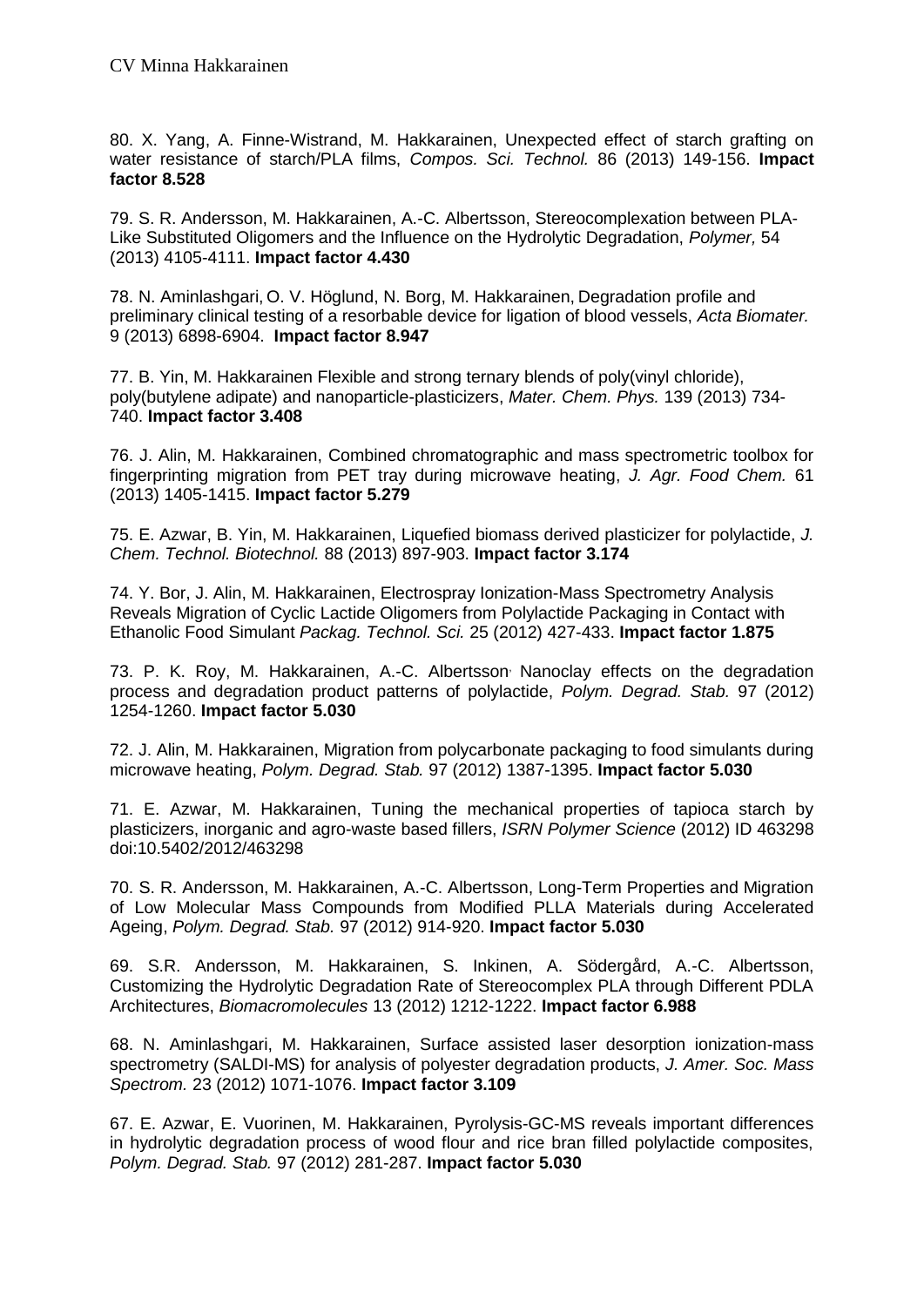66. M. Hakkarainen, Electrospray ionization-mass spectrometry for molecular level understanding of polymer degradation, *Adv. Polym. Sci*. 248 (2012) 175-204. **Impact factor 1.753**

65. N. Aminlashgari M. Hakkarainen, Emerging mass spectrometric tools for analysis of polymers and polymer additives, *Adv. Polym. Sci*. 248 (2012) 1-38. **Impact factor 1.753**

64. P.K. Roy, M. Hakkarainen, I.K. Varma, A.-C. Albertsson, Degradable Polyethylene: Fantasy or Reality, *Environ. Sci. Technol.* 45 (2011) 4217-4227. **Impact factor 9.028**

63. J. Alin, M. Hakkarainen, Microwave heating causes rapid degradation of antioxidants in polypropylene packaging leading to greatly increased specific migration to food simulants as shown by ESI-MS and GC-MS, *J. Agr. Food Chem*. 59 (2011) 5418-5427. **Impact factor 5.279**

62. B. Yin, M. Hakkarainen, Core-shell nanoparticle-plasticizers for design of highperformance polymeric materials with improved stiffness and toughness, *J. Mater. Chem*. 21 (2011) 8670-8677. **Impact factor 6.626**

61. K. Odelius, A. Höglund, A.-C. Albertsson, M. Hakkarainen, S. Kumar, A.K. Ghosh, N. Bhatnagar, Porosity and Pore Size Regulate the Degradation Product Profile of Polylactide, *Biomacromolecules*, 12 (2011) 1250-1258. **Impact factor 6.988**

60. S. Dånmark, A. Finne-Wistrand, K. Mustafa, K. Schander, M. Hakkarainen, K. Arvidson-Fyrberg, A.-C. Albertsson, *In Vitro* and *In Vivo* Degradation Profile of Aliphatic Polyesters Subjected to Electron Beam Sterilization, *Acta Biomater*. 7 (2011) 2035-2046. **Impact factor 8.947**

59. S. Inkinen, M. Hakkarainen, A.-C. Albertsson, A. Södergård, From Lactic Acid to Poly(lactic acid) (PLA): Characterization and Analysis of PLA and its Precursors, *Biomacromolecules* 12 (2011) 523-532. **Impact factor 6.988**

58. N. Aminlashgari, M. Shariatgorji, L. L. Ilag, M. Hakkarainen, Nanocomposites as novel surfaces for laser desorption ionization mass spectrometry, *Anal. Meth.* 3 (2011) 192-197. **Impact factor 2.896**

57. B. Yin, M. Hakkarainen, Oligomeric isosorbide esters as alternative renewable resource plasticizers for PVC, *J. Appl. Polym. Sci*. 119 (2011) 2400-2407. **Impact factor 3.125**

56. S. R. Andersson, M. Hakkarainen, A.-C. Albertsson, Tuning the polylactide hydrolysis rate by plasticizer architecture and hydrophilicity without introducing new migrants, *Biomacromolecules,* 11 (2010) 3617-3623. **Impact factor 6.988**

55. J. Alin, M. Hakkarainen, Type of polypropylene material significantly influences the migration of antioxidants from polymer packaging to food simulants during microwave heating, *J. Appl. Polym. Sci.* 118 (2010) 1084-1093. **Impact Factor 3.125**

54. S. R. Andersson, M. Hakkarainen, S. Inkinen, A. Södergård, A.-C. Albertsson, Polylactide stereocomplexation leads to higher hydrolytic stability but more acidic hydrolysis product pattern, *Biomacromolecules,* 11 (2010) 1067-1073. **Impact factor 6.988**

53. M. Hakkarainen, Multiple headspace single-drop micro-extraction for quantitative determination of lactide in thermally-oxidized polylactide, *Polym Degrad Stab* 95 (2010) 270- 273. **Impact factor 5.030**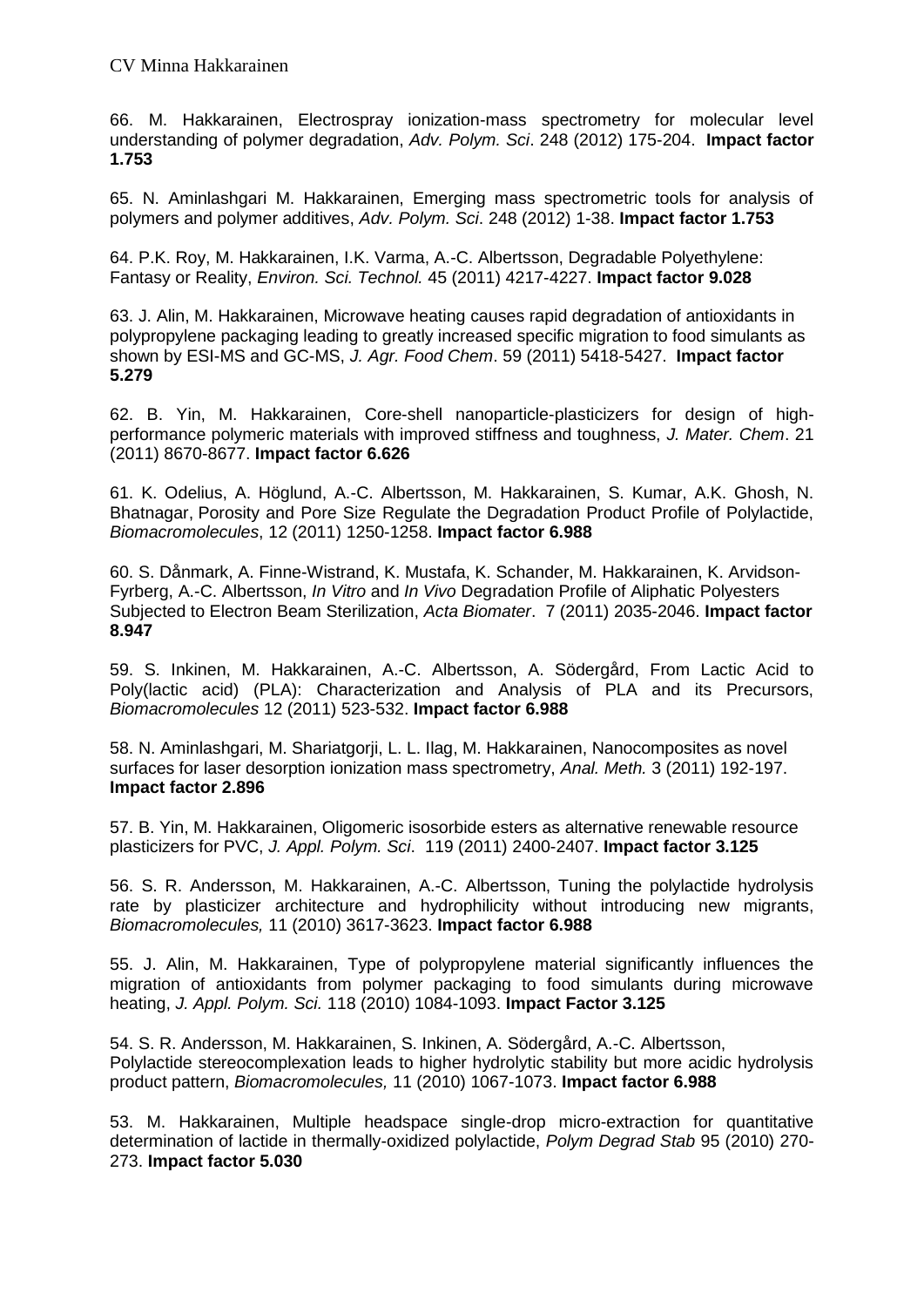52. A. Höglund, M. Hakkarainen, A.-C. Albertsson, Migration and hydrolysis of hydrophobic polylactide plasticizer, *Biomacromolecules* **11** (2010) 277–283. **Impact factor 6.988**

51. A. Höglund, M. Hakkarainen, U. Edlund, A.-C. Albertsson, Surface modification changes the degradation process and degradation product pattern of polylactide, *Langmuir* **26** (2010) 378–383. **Impact factor 3.882**

50. E. Vuorinen, M. Hakkarainen, Method Development for the analysis of biodegradable polymers, *Int. J. Metrol. Qual. Eng*. 1 (2010) 29-32

49. G. Adamus, M. Hakkarainen, A. Höglund, M. Kowalczuk, A.-C. Albertsson, MALDI-TOF MS reveals the molecular level structures of different hydrophilic-hydrophobic polyetheresters, *Biomacromolecules* **10** (2009) 1540-1546. **Impact factor 6.988**

48. A. Höglund, M. Hakkarainen, M. Kowalczuk, G. Adamus, A.-C. Albertsson, Fingerprinting the Degradation Product Patterns of Different Polyester-ether Networks by Electrospray Ionization Mass Spectrometry, *J. Polym. Sci. Polym Chem.* **46** (2008) 4617-4629 **Impact factor 2.702**

47. M. Hakkarainen, G. Adamus, A. Höglund, M. Kowalczuk, A.-C. Albertsson, ESI-MS Reveals the Influence of Hydrophilicity and Architecture on the Water-soluble Degradation Product Patterns of Biodegradable Homo- and Copolyesters of 1,5-dioxepan-2-one and  $\varepsilon$ caprolactone, *Macromolecules*, 41 (2008) 3547-3554. **Impact factor 5.985**

46. M. Hakkarainen, Migration of monomeric and polymeric PVC plasticizers, *Adv. Polym. Sci.* 211 (2008) 159-185. **Impact factor 1.753**

45. M. Hakkarainen, A.-C. Albertsson, Degradation products of aliphatic and aliphaticaromatic polyesters, *Adv. Polym. Sci.* 211 (2008) 85-116. **Impact factor 1.753**

44. M. Gröning, M. Hakkarainen, A.-C. Albertsson, Quantitative determination of volatiles in polymers and quality control of recycled materials by static headspace techniques, *Adv. Polym. Sci.* 211 (2008) 51-84. **Impact factor 1.753**

43. M. Hakkarainen, Solid-phase microextraction for analysis of polymer degradation products and additives, *Adv. Polym. Sci.* 211 (2008) 23-50. **Impact factor 1.753**

42. L. Burman, A.-C. Albertsson, M. Hakkarainen, Indicator products and chromatographic fingerprinting new tools for degradation state and lifetime estimation, *Adv. Polym. Sci.* 211 (2008) 1-22. **Impact factor 1.753**

41. A. Höglund, M. Hakkarainen, A.-C. Albertsson, Degradation Profile of Poly $\Box$ caprolactone) – the Influence of Macroscopic and Macromolecular Biomaterial Design, *J. Macromol. Sci. A* 44 (2007) 1041-1046. **Impact factor 2.168**

40. A. Höglund, K. Odelius, M. Hakkarainen, A.-C. Albertsson, Controllable degradation product migration from cross-linked biomedical polyester-ethers through predetermined alterations in copolymer composition*, Biomacromolecules* 8 (2007) 2025-2032. **Impact factor 6.988**

39. M. Hakkarainen, A. Höglund, K. Odelius, A.-C. Albertsson, Tuning the Release Rate of Acidic Degradation Products through Macromolecular Design of Caprolactone-based Copolymers, *J. Am. Chem. Soc.* 129 (2007) 6308-6312. **Impact factor 15.419**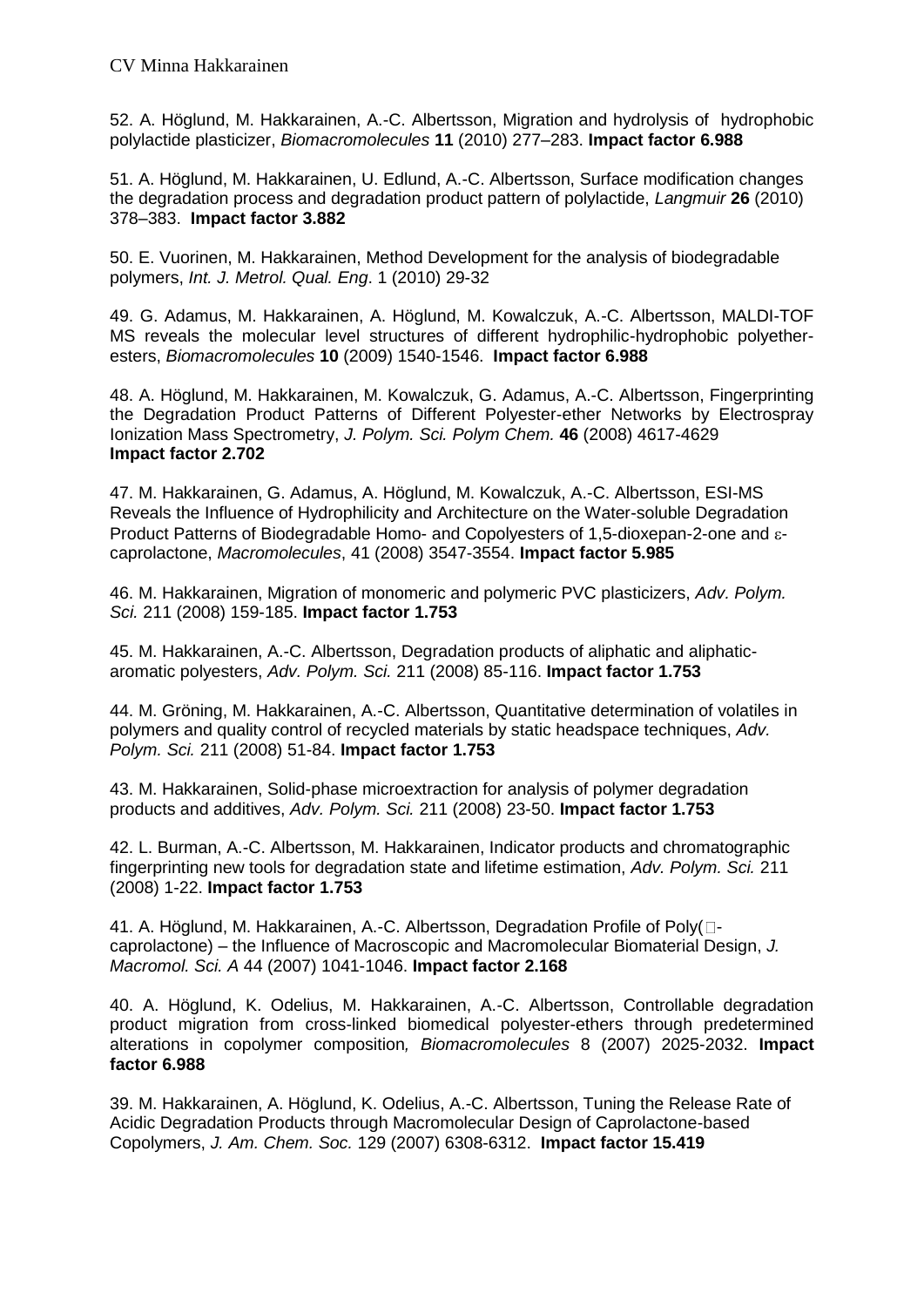38. A. Lindström, M. Hakkarainen, Designed chain architectures for enhanced migration resistance and property preservation in PVC/polyester blends, *Biomacromolecules* 8 (2007) 1187-1194. **Impact factor 6.988**

37. A. Lindström, M. Hakkarainen, Miscibility and surface segregation in PVC/polyester blends – the influence of chain architecture and composition, *J. Polym. Sci. Part B: Polym. Phys.* 45 (2007) 1552-1563. **Impact factor 2.489**

36. A. Lindström, M. Hakkarainen, Migration resistant polymeric plasticizer for PVC, *J. Appl. Polym. Sci.* 104 (2007) 2458-2467. **Impact factor 3.125**

35. M. Hakkarainen, Developments in multiple headspace extraction, *J. Biochem. Biophys. Methods* 70 (2007) 229-233.

34. P. Plikk, K. Odelius, M. Hakkarainen, A.-C. Albertsson, Finalizing the Properties of Porous Scaffolds of Aliphatic Polyesters through Radiation Sterilization, *Biomaterials* 27 (2006) 5335-5347. **Impact factor 12.479**

33. M. Hakkarainen, L. Burman, A.-C. Albertsson, Chromatographic Analysis and Total Luminescence Intensity as Tools for Early Degradation Detection and Degradation State Estimation, *ACS Symp. Series No. 939 Degradable Polymers and Materials, (Eds: Khemani and Scholz)*, Chapter 19 (2006) 307-319.

32. M. Gröning, H. Eriksson, M. Hakkarainen, A.-C. Albertsson, Phenolic prepreg waste as a functional filler with anti-oxidant effect in PP and PA6, *Polym. Degrad. Stab.* 91 (2006) 1815- 1823. **Impact factor 5.030**

31. A. Lindström, M. Hakkarainen, Environmentally friendly plasticizers for poly(vinyl chloride) - Improved mechanical properties and compatibility by using branched poly(butylene adipate) as a polymeric plasticizer, *J. Appl. Polym. Sci.* 100 (2006) 2180-2188. **Impact factor 3.125**

30. A.-C. Albertsson, M. Gröning, M. Hakkarainen, Emission of Volatiles from Polymers– A New Approach for Understanding Polymer Degradation, *J. Polym. Environm.* 14 (2006) 9-13. **Impact factor 3.667**

29. E. Hansson, M. Hakkarainen, Multiple headspace single-drop microextraction - a new technique for quantitative determination of styrene in polystyrene, *J. Chromatogr. A* 1102 (2006) 91-95. **Impact factor 4.759**

28. M. Hakkarainen, A.-C. Albertsson, Indicator products – a new tool for lifetime prediction of polymeric materials, *Biomacromolecules* 6 (2005) 775-779. **Impact factor 6.988**

27. M. Gröning, M. Hakkarainen, Multiple Headspace Solid-Phase Microextraction of 2- Cyclopentyl-Cyclopentanone in Polyamide 6.6 – Possibilities and Limitations in the Headspace Analysis of Solid Hydrogen-Bonding Matrices, *J. Chromatogr. A* 1052 (2004) 61- 68. **Impact factor 4.759**

26. M. Gröning, M. Hakkarainen, Correlation between Emitted and Total Amount of 2- Cyclopentyl-Cyclopentanone in Polyamide 6.6 Allows Rapid Assessment by HS and HS-SPME under Non-Equilibrium Conditions, *J. Chromatogr. A* **1052** (2004) 151-159. **Impact factor 4.759**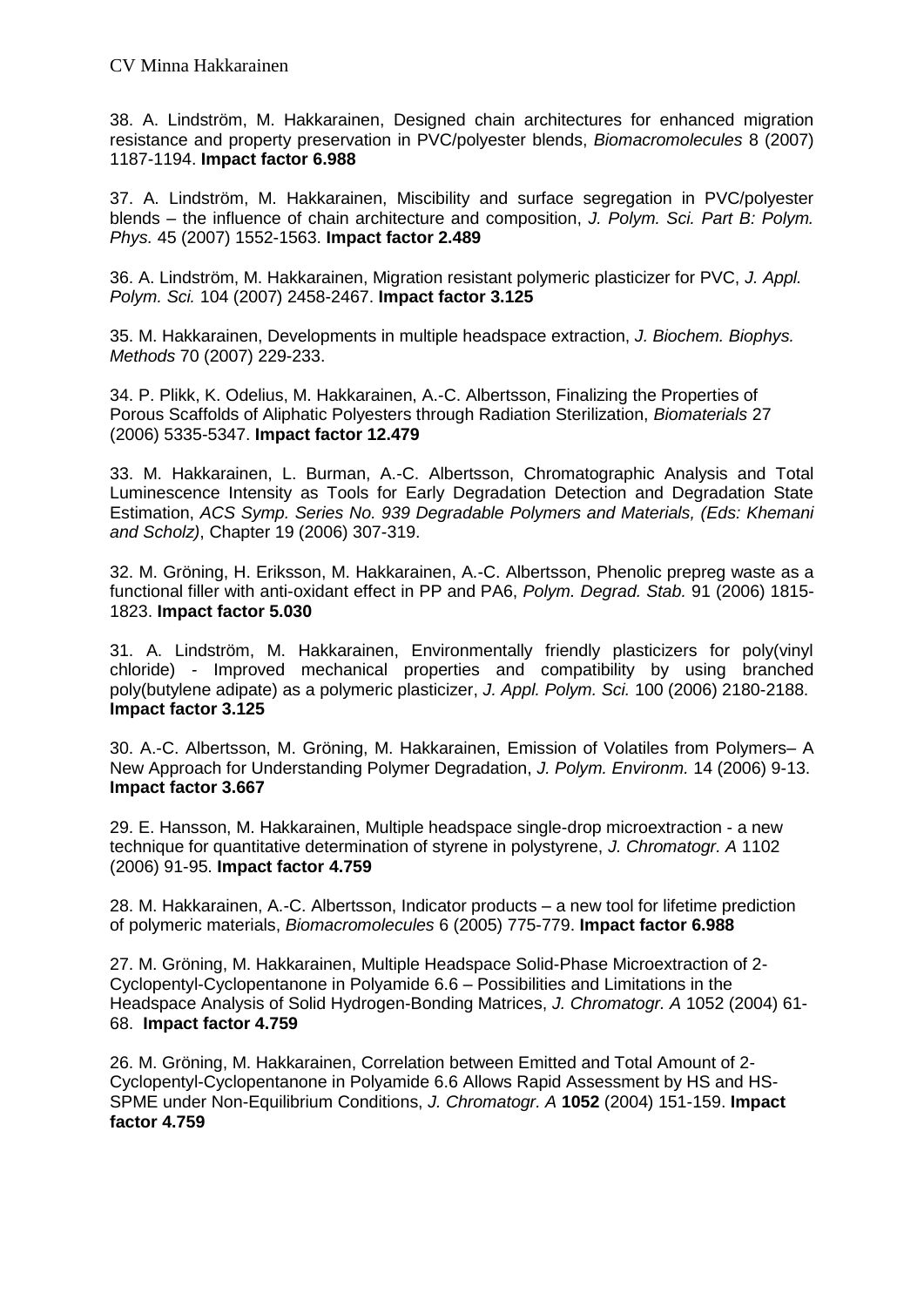25. M. Gröning, M. Hakkarainen, A.-C. Albertsson, Recycling of glass-fibre reinforced phenolic prepreg waste. Part 2. Milled prepreg as functional filler in PP and PA6, *Polym. Polym. Comp.* **12**, 6 (2004) 501-509. **Impact factor 2.000**

24. M. Gröning, M. Hakkarainen, A.-C. Albertsson, Recycling of glass-fibre reinforced phenolic prepreg waste. Part 1. Recovery and reuse of glass-fibres in PP and PA6, *Polym. Polym. Comp*. **12,** 6 (2004) 491-500. **Impact factor 2.000**

23. M. Hakkarainen, A.-C. Albertsson, Environmental degradation of polyethylene, *Adv. Polym. Sci*. **169**(Long-term properties of polyolefins) (2004) 177-199. **Impact factor 1.753**

22. A. Lindström, A.-C. Albertsson, M. Hakkarainen, Quantitative determination of degradation products an effective means to study early stages of degradation in linear and branched poly(butylene adipate) and poly(butylene succinate), *Polym. Degrad. Stab.* **83** (2004) 487-493. **Impact factor 5.030**

21. A. Lindström, A.-C. Albertsson, M. Hakkarainen, Development of a solid phase extraction method for simultaneous extraction of adipic acid, succinic acid and 1,4-butanediol formed during hydrolysis of poly(butylene adipate) and poly(butylene succinate), *J. Chromatogr. A* **1022** (2004) 171-177. **Impact factor 4.759**

20. M. Hakkarainen, New PVC materials for medical applications - The release profile of PVC/polycaprolactone-polycarbonate aged in aqueous environments, *Polym. Degrad. Stab*. **80** (2003) 451-458. **Impact factor 5.030**

19. M. Hakkarainen, Qualitative and quantitative solid phase microextraction gas chromatographic-mass spectrometric determination of the low molecular weight compounds released from poly(vinyl chloride)/polycaprolactone-polycarbonate during ageing, *J. Chromatogr. A* **1010** (2003) 9-16. **Impact factor 4.759**

18. M. Hakkarainen, A.-C. Albertsson, S. Karlsson, Migration and emission of plasticizer and its degradation products during thermal aging of nitrile rubber, *Int. J. Polymer Anal. Charact.* **8** (2003) 279-293. **Impact factor 2.583**

17. M. Hakkarainen, M. Gröning, A.-C. Albertsson, Solid-phase microextraction (SPME) in polymer characterization - long-term properties and quality control of polymeric materials, *J. Appl. Polym. Sci.* **89** (2003) 867-873. **Impact factor 3.125**

16. M. Gröning, M. Hakkarainen, Headspace solid-phase microextraction with gas chromatography/mass spectrometry reveals a correlation between degradation product pattern and changes in mechanical properties during the thermo-oxidation of in-plant recycled polyamide 6.6, *J. Appl. Polym. Sci.* **86** (2002) 3396-3407. **Impact factor 3.125**

15. M. Hakkarainen, A.-C. Albertsson, Heterogenous biodegradation of polycaprolactone low molecular weight products and surface changes, *Macromol. Chem. Phys.* 203 (2002) 1357-1363. **Impact factor 2.527**

14. M. Hakkarainen, Aliphatic polyesters: Abiotic and biotic degradation and degradation products, *Adv. Polym. Sci.* **157** (2002) 113-138. **Impact factor 1.753**

13. M. Gröning, M. Hakkarainen, Headspace solid-phase microextraction - a tool for new insights into the long.term thermo-oxidation mechanism of polyamide 6.6, *J. Chromatogr. A* **932** (2001) 1-11. **Impact factor 4.759**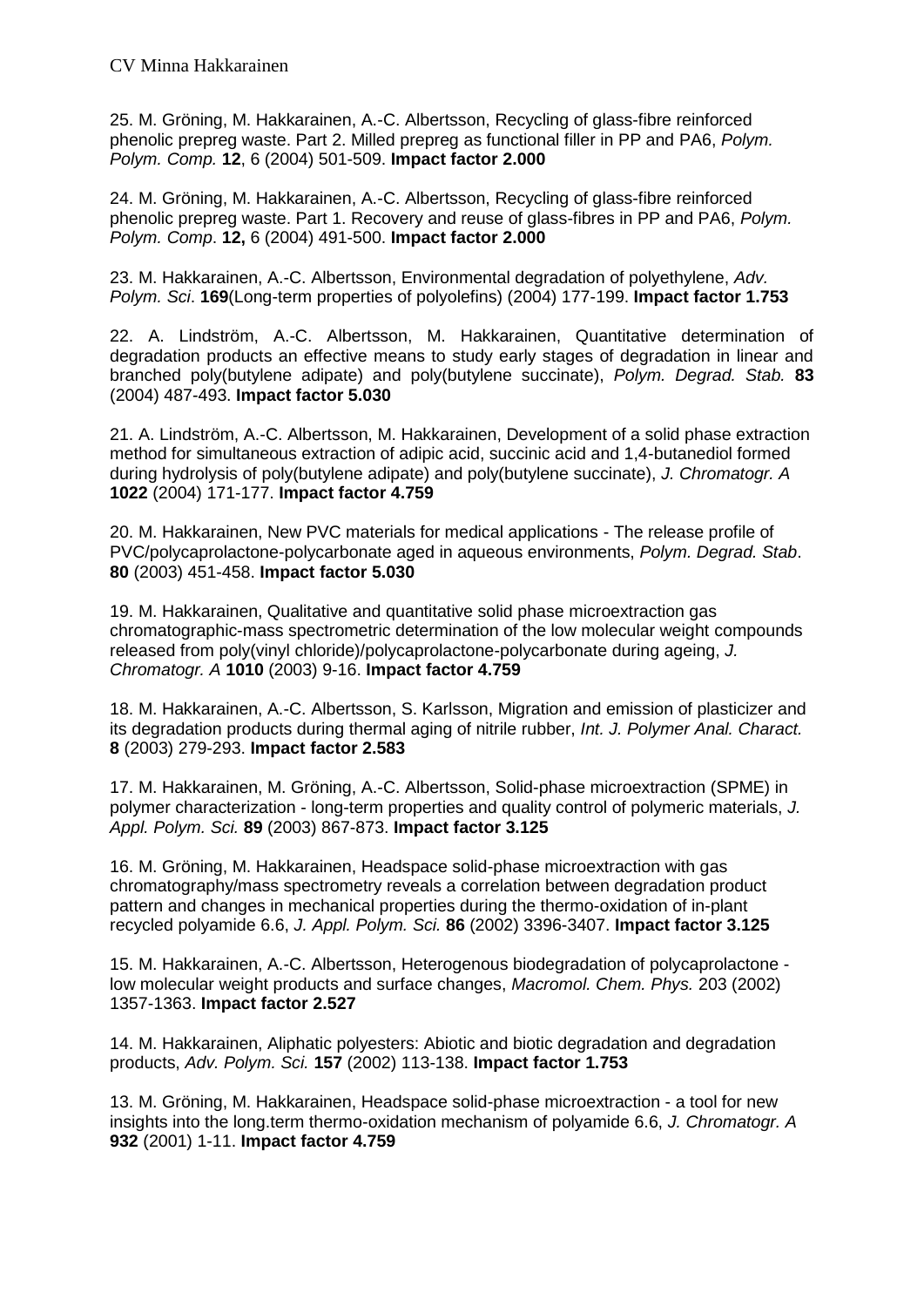12. M. Hakkarainen, S. Karlsson, A.-C. Albertsson, Influence of low molecular weight lactic acid derivatives on degradability of polylactide, *J. Appl. Polym. Sci.* **76** (2000) 228-239. **Impact factor 3.125**

11. M. Hakkarainen, S. Karlsson, A.-C. Albertsson, Rapid (bio)degradation of polylactide by mixed culture of compost microorganisms - low molecular weight products and matrix changes, *Polymer* **41** (2000) 2331-2338. **Impact factor 4.430**

10. M. Hakkarainen, G. Gallet, S. Karlsson, Prediction by multivariate data analysis of longterm properties of glassfiber reinforced polyester composites, *Polym. Degrad. Stab.* **64**  (1999) 91-99. **Impact factor 5.030**

9. A.-C. Albertsson, B. Erlandsson, M. Hakkarainen, S. Karlsson, Molecular weight changes and polymeric matrix changes correlated with the formation of degradation products in biodegraded polyethylene, *J. Environ. Polym. Degr.* **6** (1998) 187-195. **Impact factor 3.667**

8. S. Karlsson, M. Hakkarainen, A.-C. Albertsson, Dicarboxylic acids and ketoacids formed in degradable polyethylenes by zip depolymerisation through a cyclic transition state, *Macromolecules* **30,** (1997) 7721-7728. **Impact factor 5.985**

7. M. Hakkarainen, A.-C. Albertsson, S. Karlsson, Solid phase microextraction (SPME) as an effective means to isolate degradation products in polymers, *J. Environm. Polym. Degr.* **5** (1997) 67-73. **Impact factor 3.667**

6. M. Hakkarainen, A.-C. Albertsson, S. Karlsson, Susceptibility of starch-filled and starchbased LDPE to oxygen in water and air, *J. Appl. Polym. Sci.* **66,** (1997) 959-967. **Impact factor 3.125**

5. D. Ramkumar, U. R. Vaidya, M. Bhattacharya, M. Hakkarainen, A.-C. Albertsson, S. Karlsson, Properties of injection moulded starch/synthetic polymer blends-I. Effect of processing parameters on physical properties, *Eur. Polym. J.* **32** (1996) 999-1010. **Impact factor 4.598**

4. M. Hakkarainen, A.-C. Albertsson, S. Karlsson, Solid-phase extraction and subsequent gas-chromatography-mass spectrometry analysis for identification of complex mixtures of degradation products in starch-based polymers, *J. Chromatogr. A* **741** (1996) 251-263. **Impact factor 4.759**

3. M. Hakkarainen, A.-C. Albertsson, S. Karlsson, Weight losses and molecular weight changes correlated with the evolution of hydroxyacids in simulated in vivo degradation of homo-and copolymers of PLA and PGA, *Polym. Degrad. Stab.* **52** (1996) 283-291. **Impact factor 5.030**

2. S. Karlsson, M. Hakkarainen, A.-C. Albertsson, Identification by headspace gas chromatography-mass spectrometry of in vitro degradation products of homo-and copolymers of L- and D,L-lactide and 1,5-dioxepan-2-one, *J. Chromatogr. A* **688** (1994) 251- 259.**Impact factor 4.759**

1. M. Hakkarainen, R. Jansson, F. Sundholm, Liquid-crystalline behaviour of some carboxylic acids, *Polym. Bull.* **31** (1993) 43-48. **Impact Factor: 2.870**